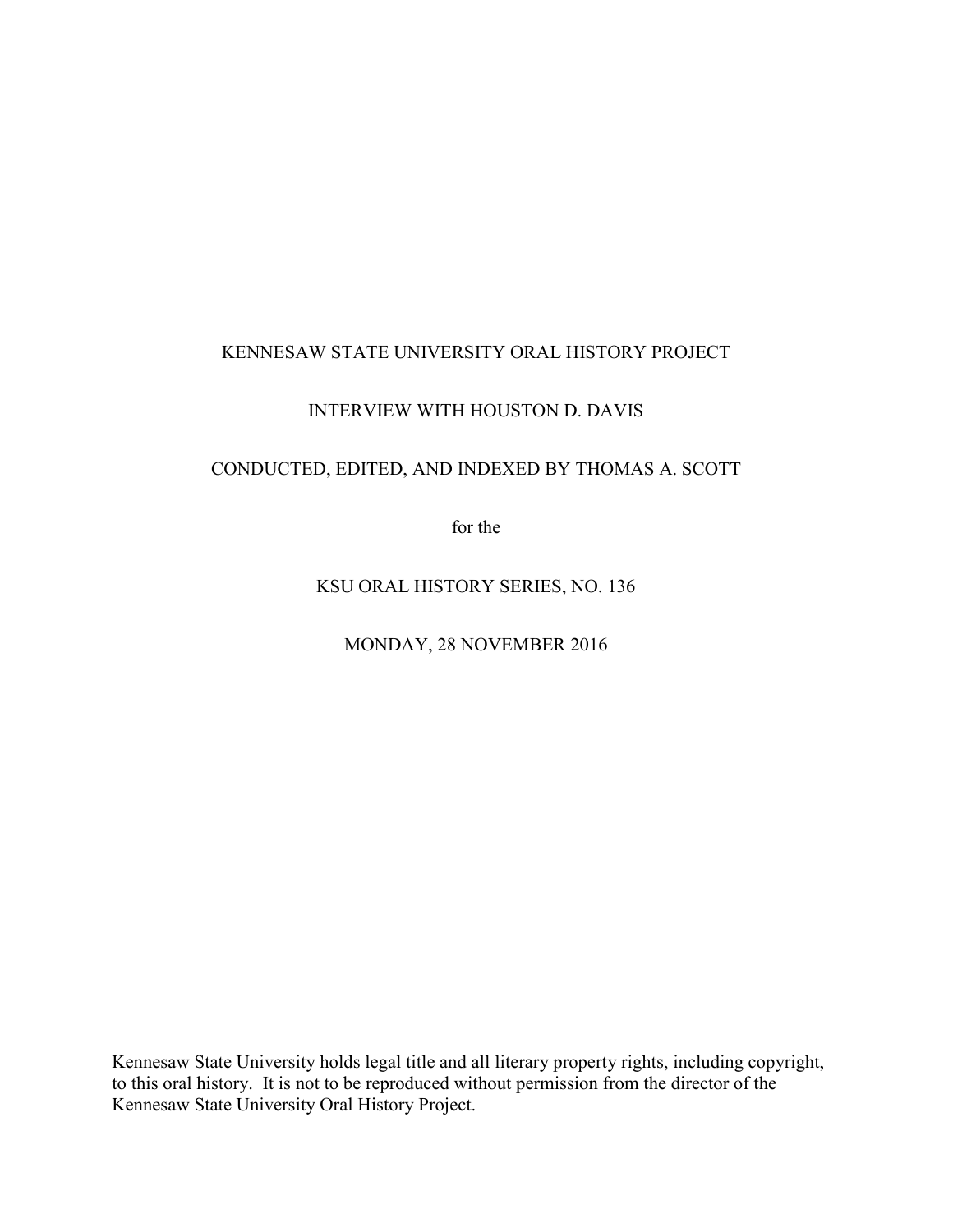Kennesaw State University Oral History Project KSU Oral History Series, No. 136 Interview with Houston D. Davis Conducted, edited, and indexed by Thomas A. Scott Monday, 28 November 2016 Location: Jolley Lodge, Kennesaw State University

- TS: Dr. Davis, if we could begin with your background, I know you came from Clarksville, Tennessee, Wilma Rudolph country. I guess not everyone knows who Wilma Rudolph was. She was an Olympic champion in 1960 in the 100 meters and several other events.
- HD: She was a Clarksville hero. That's for sure.
- TS: A Clarksville hero who went to Tennessee State where you got your master's. Your education was in Tennessee at the University of Memphis for your bachelor's degree in 1995, your master's from Tennessee State in 1997, and your doctorate from Vanderbilt in 2001 in education and . . .
- HD: Education and human development.
- TS: All that's public record, of course, but why don't you talk about your educational background, some mentors along the way, and what attracted you to education administration.
- HD: Well, it would probably be important to start that having grown up with a mother who was an educator, it was impossible not to say that that shaped my interest in the role of schools and universities and making people's lives better. You are exactly right that I grew up in Clarksville, Tennessee, and all my education was at Tennessee institutions. But in particular I like to say that my years at what was then Memphis State University, now the University of Memphis, probably shaped more of who I am as a professional in establishing the goals I had to not only be able to work in higher education but also to shape what my research interests were going to be to allow me that foundation to begin my career in higher education. That doesn't mean that I came out of a bachelor's degree program ready to do what I do today.
- TS: I noticed that you have a political science degree.
- HD: I do! I do. That actually led to some of the work I did. The very first job I did out of college was running an office in Nashville, Tennessee, which is the seat of government for the State of Tennessee. I was doing recruitment work for students as well as alumni coordination for the University of Memphis [as Student Relations Counselor, 1995-1997]. But I was taking advantage of an internship there with Governor Don Sundquist's administration in which I had an opportunity as I was beginning my graduate studies to learn about the bridge between public policy and education. That was what introduced me to the Tennessee Higher Education Commission [as Research Associate, 1997-2001]. My second professional role was on their staff as a research and policy analyst for a period of time. So yes that poly sci/public administration background certainly sparked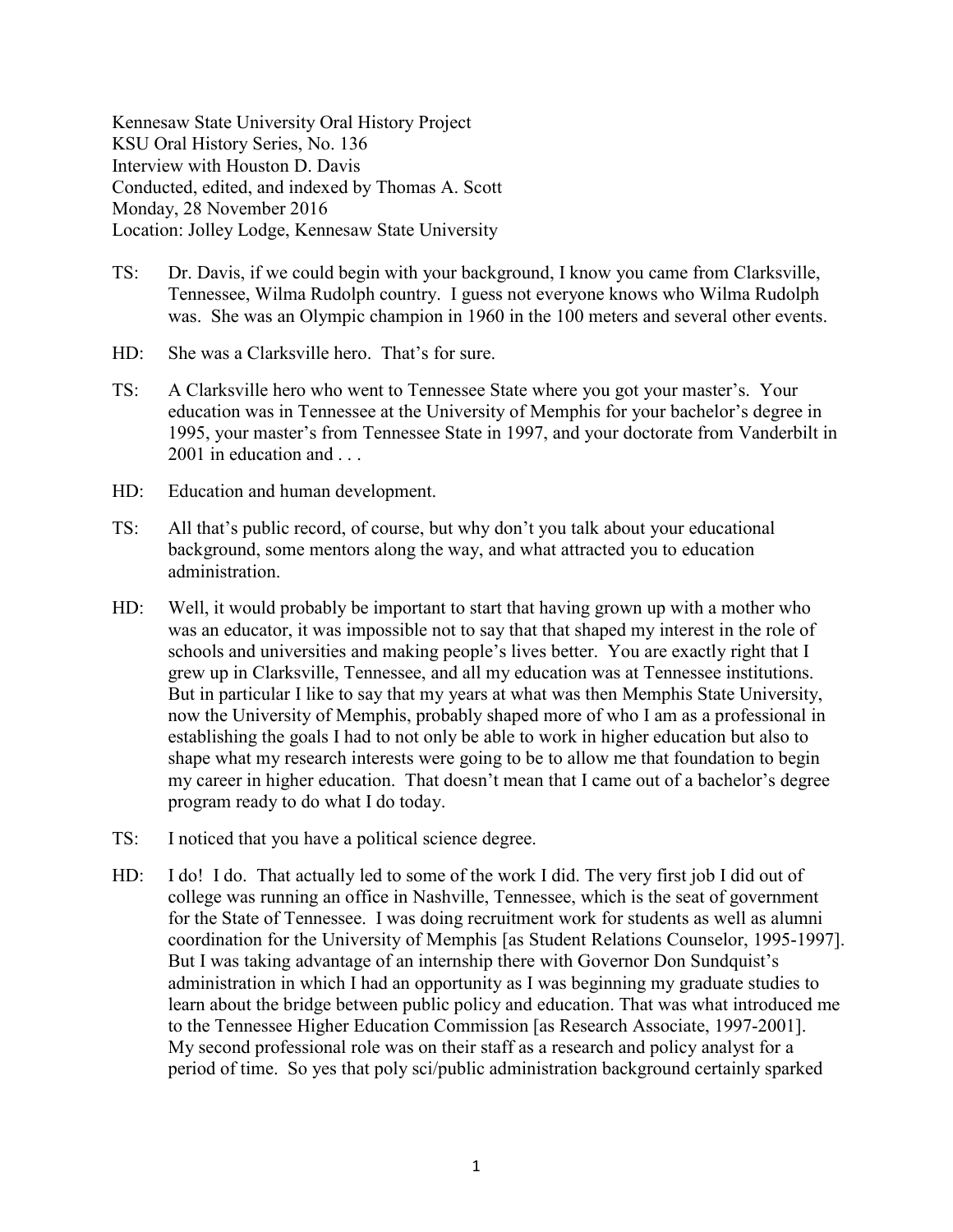my interest in where does that bridge among economic development, education, and public policy come together.

- TS: So was your focus more on research? You don't seem to have done an abundance of teaching over the years.
- HD: Well, a lot of that is a function of finding myself working in governance situations. I never intended after I finished my PhD program to do anything but go teach. I had just started managing the National Educational Needs Index Project. I was fortunate coming right out of a doctoral program to have funded research for five years. I took that Educational Needs Index Project to Austin Peay State University [as Associate Vice President for Academic Affairs and Assistant Professor, 2001-2005], where they hired me to be on the faculty and play a role helping them with assessment and accreditation work. I was glad to have that first opportunity and fully assumed that I would be there for ten to twenty years. One of the things that they hired me to do was to establish the leadership minor and coordinate all of the course work that is part of their emerging leaders program. That was part of my prime responsibilities. But things happened. I was borrowed again to go back down to Nashville. The Tennessee Board of Regents borrowed me to work on a couple of special projects during a couple of legislative sessions.
- TS: And the Tennessee Board of Regents is all the university, colleges, and technical schools other than the University of Tennessee System.
- HD: That's correct. Up until this last year they had three boards: Tennessee Board of Regents, the University of Tennessee Board of Trustees, and then there is a coordinating board over all of that, the Tennessee Higher Education Commission, an entity that Georgia does not have. We've never had a coordinating board structure because we only have one university board. That's a difference between states.
- TS: Maybe you could speak about the plusses and minuses of the different systems. I've always thought that we have a great system in Georgia with just one board. Particularly when we were a junior college and just beginning to be a four-year school. I thought it was nice to be in the same system with the University of Georgia and Georgia Tech and what have you.
- HD: I think that it is. I think that Georgia is considered to have one of the strongest governing systems and structures in the country. You're exactly right. Having one board simplifies things. Probably the most important two elements to have in a strong governing structure in Georgia are, first, that the legislature appropriates the money to the Board of Regents in lump sum. That is a very different situation than in most states. In Tennessee you get your money according to whatever your legislative interests work into the appropriations bill.
- TS: That is one of the advantages of our system in Georgia is that you cut down on the competition among different schools.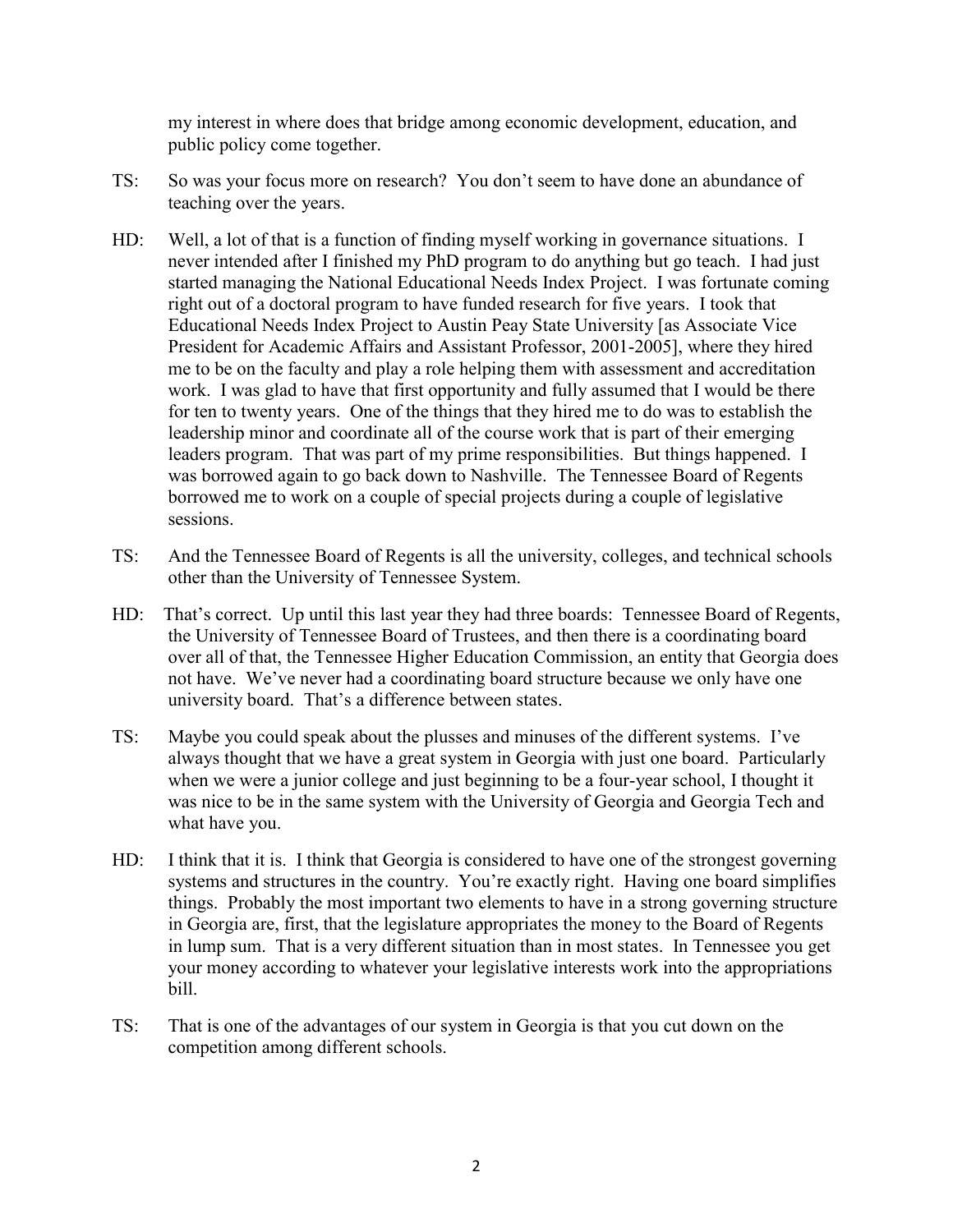- HD: I won't say that it eliminates it entirely. There's no way to remove "politics"—capital "P" or lowercase "p"—altogether. But yes it allows higher education in Georgia to take that lump sum state appropriation and determine, "how can it best be used?"
- TS: So in Tennessee Austin Peay would be competing against Middle Tennessee State University and what have you?
- HD: And when they do that it matters not what the governing structure thinks in terms of how much money they need. If Austin Peay is more successful through the legislative process to get its line item in the appropriations bill as high as possible, then that's what can happen.
- TS: Which system do you prefer? You've been under the Tennessee system, the Oklahoma system, and the Georgia system.
- HD: The Oklahoma system is almost a hybrid between Tennessee and Georgia. It has a strong state [board of] regents, but it still has management boards for the institutions that bring a little more of a local focus to "what is it the institution needs." Oklahoma probably has the best in terms of trying to find a nice balance between autonomy of the campuses and accountability to the state.
- TS: So if we had that system in Georgia, Kennesaw State would have its own management board?
- HD: Well, if you were to apply the Oklahoma model to Georgia, yes, Kennesaw might have its own governing board. Or the Oklahoma model is maybe Georgia Southern, Kennesaw State, the University of West Georgia, and Valdosta State would have a regional comprehensive board. That's the way things are structured in Oklahoma. But I remember a former senator in Tennessee once told me that, "Governance changes are like rearranging chairs on the deck of the Titanic." He didn't think that it really matters that much. But we are borne out of our own history and our culture, and Georgia's model is Georgia's model. You make the best you can out of that.
- TS: So you went to the Tennessee Board of Regents as Associate Vice Chancellor for two years, and then went to Oklahoma for four years as Vice Chancellor for Academic Affairs. When you came to Georgia in 2012 the position was as Executive Vice Chancellor and Chief Academic Officer. On the surface that sounds like a parallel move instead of a move up based on the title, but I guess there was a reason why you wanted to come to Georgia. Why don't you talk about what brought you to Georgia?
- HD: Sure. The scope of the work here; the fact that we are a system that's got two major national, and with Georgia Tech, an international research university, and UGA [University of Georgia] is certainly getting there; the idea of being able to work with a system that had those institutions, and the research end all the way through state colleges; the opportunity to have a little more contact with the campuses day to day. That is one thing that absolutely is very much true in Georgia that by having one governing board you've got a lot more contact with the campuses day to day than you are afforded in Oklahoma and Tennessee. So I had some great desire to be more engaged with the campuses, and I fulfilled that. I think moving to a system that has 318,000 students,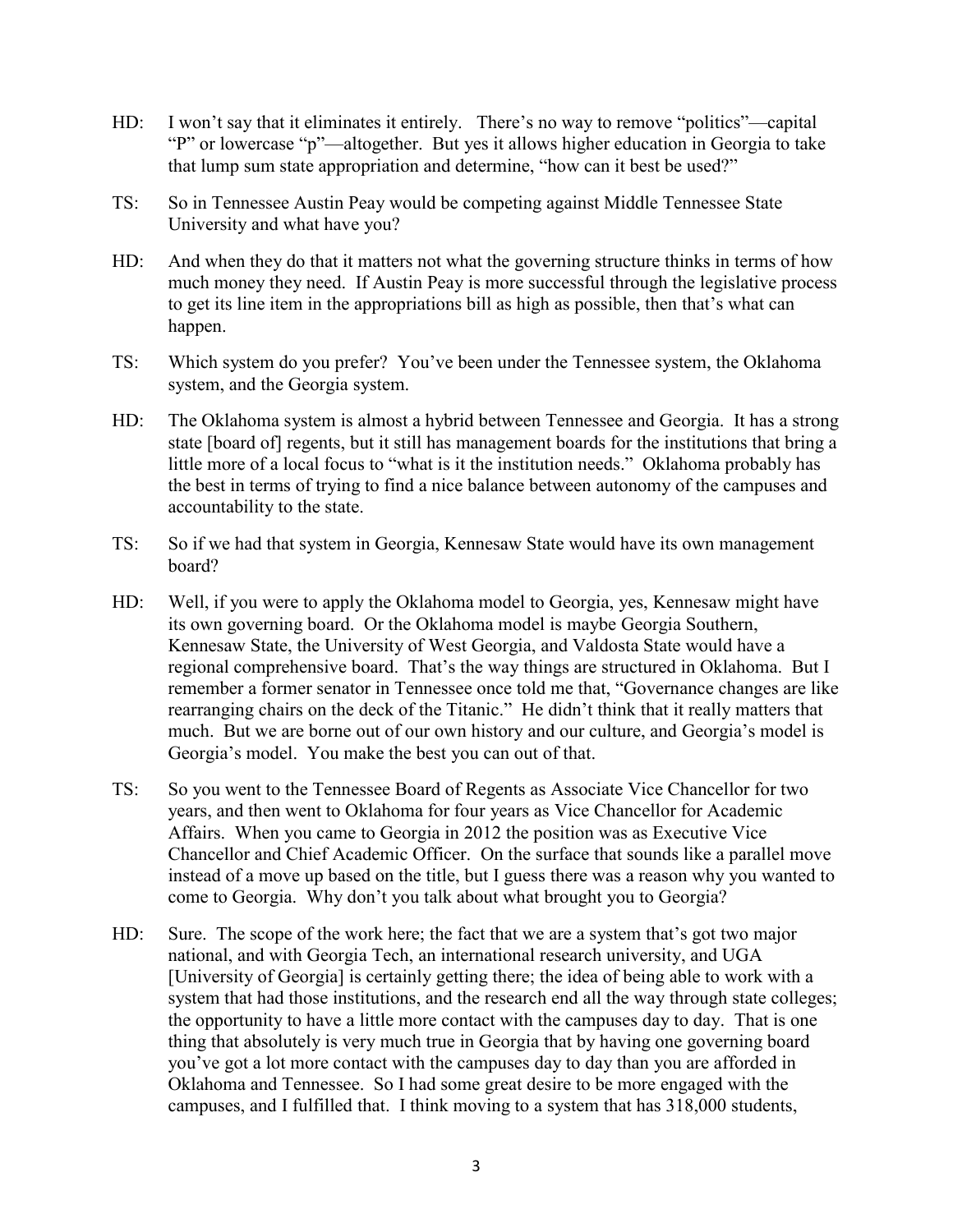roughly 41,000 faculty and staff, moving to a system that had the ability to partner with the states of Texas and New York and California in a number of initiatives—that certainly was attractive as well.

But there were just some personal interests—being able to get back to the Southeast; my folks are in Tennessee; Jenny's folks are in Mississippi and northern Louisiana—so the opportunity to be back a little bit closer to where the family reunions are . . .

- TS: I understand. You came to Georgia right at the time that we were doing a lot of consolidations. I did an interview with Ed [Edwin A.] Rugg last year where he was saying that he thought that the system in Georgia made it possible for us to do more consolidations than other places with one Board of Regents over the whole system.
- HD: And with the constitutional authority to do it. Ed may have shared this. By the way, I'm glad you got to talk to Ed. Ed has done an amazing job for the State of Georgia in consolidation activities. Most states to do that have to do it through statute. That means that that idea has to work its way through House and Senate education committees and has to work its way through the legislative process. There are only a handful of states where the governing boards have the authority to do that on their own. As other states have looked to Georgia to understand what we have done in consolidations, what's been achieved, the mechanics of that, when they get to the point where they realize that we were able to do that within our current governance structure, and they think about what they would have to do in their state, they usually throw up their hands, and they say, "We couldn't possibly do this then." The structure, the coordination and control, the elements that Ed mentioned are exactly right.
- TS: It was May 2012 when you got to Georgia. Actually, I saw the announcement of it several months before that. The consolidations have got to be at least one of the biggest things that has happened with the Board of Regents in the last four or five years, I would think. It really starts in 2011 when Chancellor [Henry M. "Hank"] Huckaby starts presenting his plan. The first four consolidation announcements had been made before you were officially on the job.
- HD: Before I came, yes.
- TS: But there have been seven altogether. Let me ask you, how much involved were you in your job at the regents with the consolidations, not only in implementing them but with planning for them?
- HD: I was involved very much in the planning for, the study, the consideration of the pros and cons. That was something that the senior staff level was very much involved with. Of course, the regents had to initiate that. They were the ones who had to be willing to take on that question and do it, but once they charged us to put pencil to paper and to consider an option, I was very much involved in that aspect of it. The heavy lift though is once you decide to set that into motion. At the system level and with the campuses—and you guys experienced that here alongside us—KSU and Southern Poly had Operational Working Groups (OWGs), and those Operational Working Groups were mirrored by a team at the system level that was also responsible for those functional areas. You almost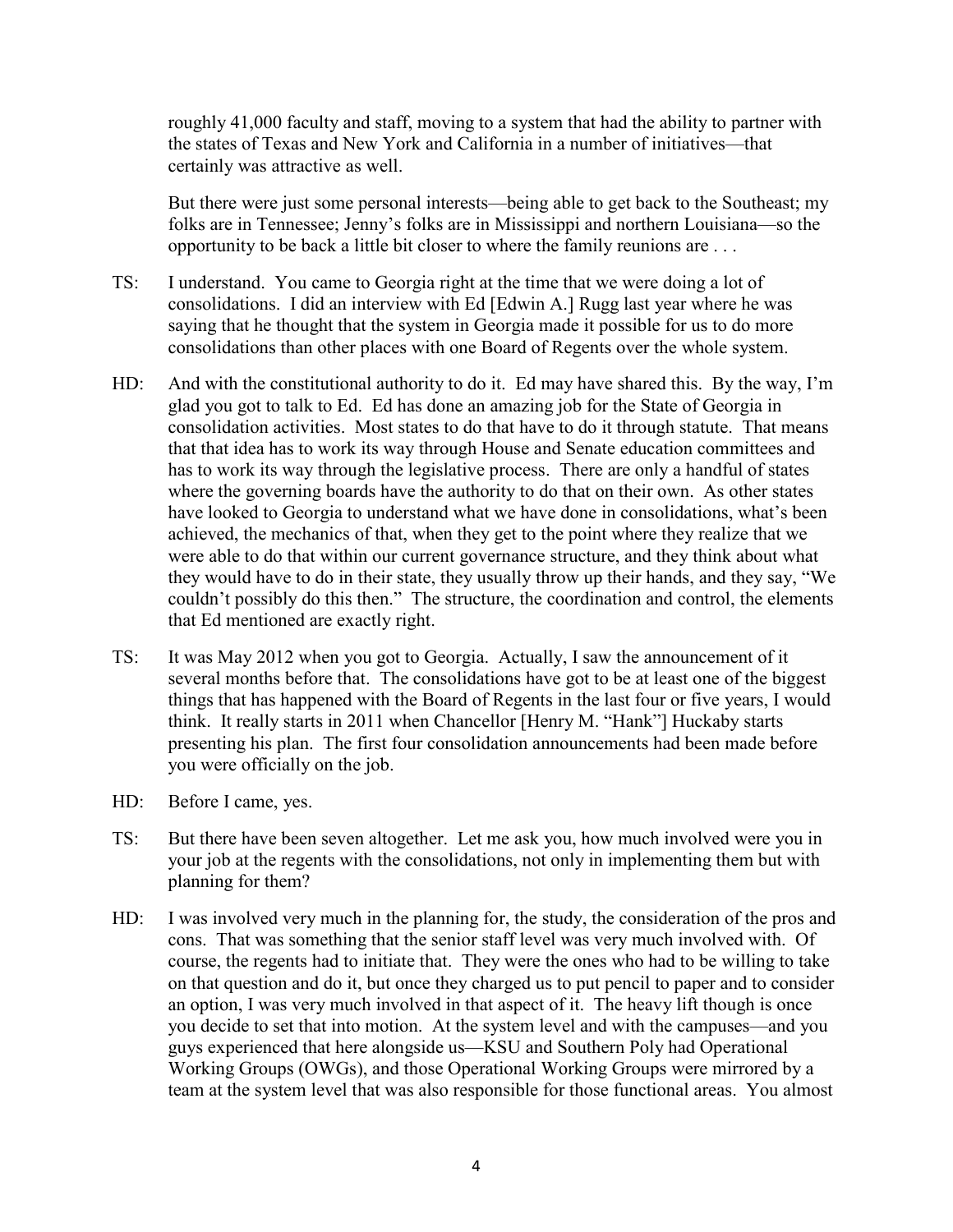are in parallel. My responsibilities and my executive team—I don't want to represent that I did all the work; they've got a lot of really good people that deserve a lot more credit than I.

But working through faculty issues, working through student system issues, working through the regulatory framework that allows two institutions to become one in the U.S. Department of Education's eyes for financial aid and all other purposes—all those things that were wrapped around the teaching, the instruction, the delivery, and the support infrastructure; to do that—if it touched students, faculty, anything in the classroom or anything in the support infrastructure, we were very much involved and continue to be. Of course, you mentioned seven [consolidations]. As I pivot back toward my former role at the system office for another six weeks or so before I go to Arkansas, we're working with Albany State University and Darton State College. They're the seventh. I'm going back there actually this week to begin my duties for December and January to see where we are and what are the loose threads that are left as those institutions work to be considered by the Southern Association of Colleges and Schools here in about a month.

- TS: If I could ask about the planning part of what you did, the decision had already been made on the first four and had been announced before you arrived on the scene. Three more took place while you were there. To me, this is about the most secret thing that had ever happened in state government, I guess, the fact that so few people knew about it. The consolidation of Kennesaw and Southern Poly is what I know the most about. It was a total shock to everybody on campus. So, I guess, my question is, who did know ahead of time? Just take our consolidation of Kennesaw and Southern Poly. Who would the chancellor have consulted with? I know from Dan Papp and Ken Harmon that they thought something may be up because of the questions that we were being asked to answer by the Board of Regents. But Dan swears up and down that he didn't know anything until the day before the public announcement. I want to ask you about that too.
- HD: Well, I'm not going to speak to what he may feel or do. It is correct that those decisions were held very close to the vest. Quite frankly, as executive vice chancellor or chief academic officer, I don't think that I was in the know as much as you might think. In the end that is a function of the conversations between the chancellor and the board executive committee. So, yes, Dan absolutely is telling the truth. Here is what is always true, though. In I think all seven consolidations your mention of thinking something was up, especially in hindsight, I guarantee you that people immediately said that, "Oh, that's why two months ago we got those questions about X." Or, "that's why four months ago, when so and so from the board system was on the campus they were asking a question about something that they discovered." Once you start piecing it together in hindsight, "Oh, I should have seen those signs."
- TS: That's basically what I've heard. Dan would say, "Well, I thought something had to be up if they were asking about parallel programs between Kennesaw and Southern Poly. What programs do you have in common?"
- HD: Well, that's been stated publicly. Both institutions' forecasted academic plans had some similar programs on them that they were wanting to pursue and compete against one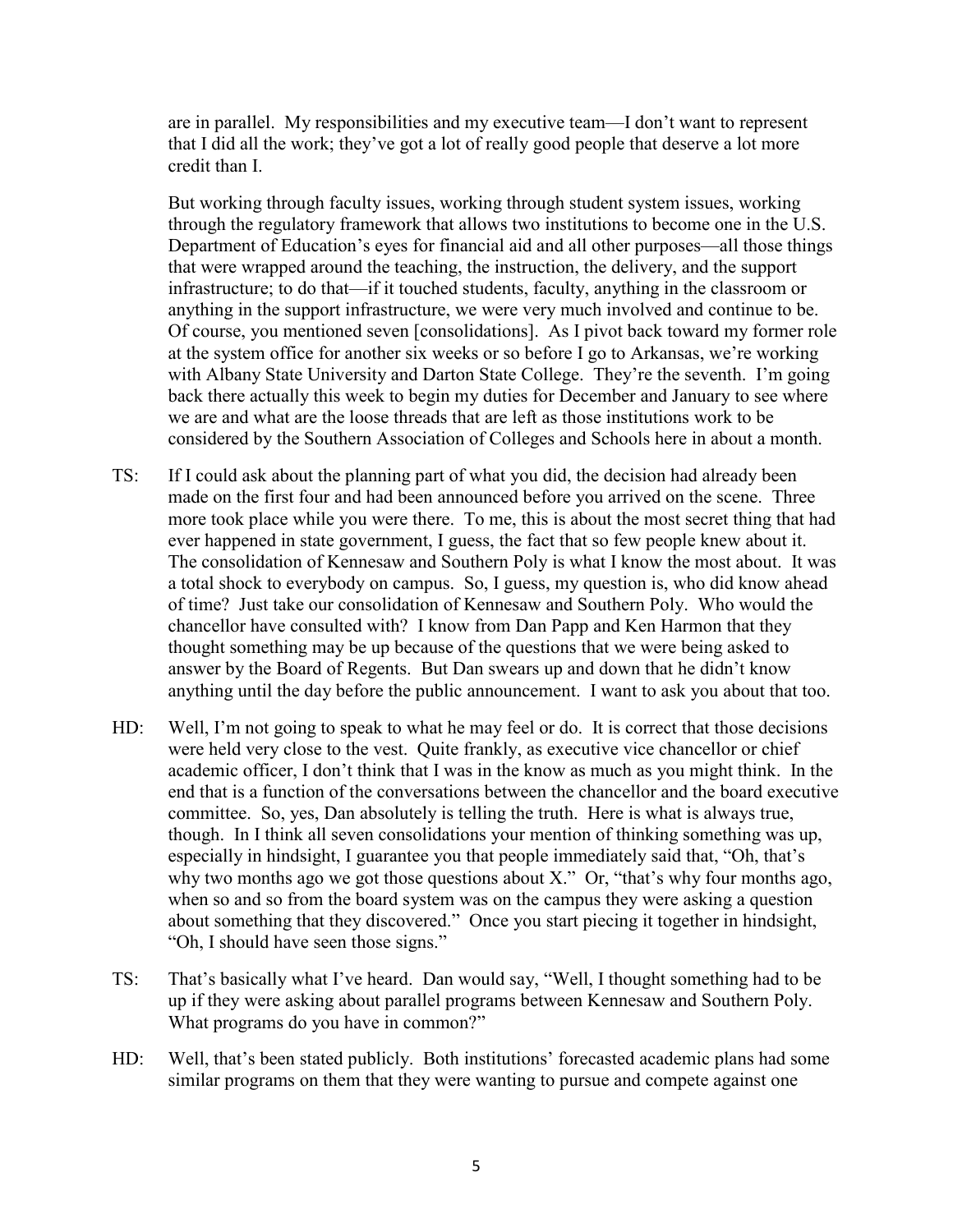another. That absolutely was one of the signs that the two institutions were starting, whether they knew it or not, to come together in terms of their missions.

- TS: So you are saying that the chancellor meets with the executive committee of the Board of Regents—the chairman of the board and . . .
- HD: Chair and vice chair and other committee chairs.
- TS: Who else would have been involved in those decisions? What about state legislators?
- HD: When it was appropriate for them to know.
- TS: Did anybody ask Earl Ehrhart [representative from Cobb County, member of the House Appropriations Committee, and chair of the Appropriations Higher Education Subcommittee] for instance?
- HD: I can't speak to that.
- TS: So as far as you know, nobody . . . so this was really [close to the vest]. What about the governor?
- HD: When it was appropriate to engage. I can guarantee you that the governor is not surprised in any state by decisions of that magnitude. There's a reason that things are kept pretty quiet up until the time that it's done. It's not talked about widely.
- TS: So you're saying that the governor may be told, and eventually the presidents of the institutions were told, and legislators were eventually told, but they weren't involved in making the decision?
- HD: Not to my knowledge.
- TS: So the chancellor and the board executive committee [made the decision].
- HD: Again, that is not unique, because a handful of other states have that, but the Board of Regents in Georgia has the authority to do this.
- TS: And I assume that the chancellor knows that he was Governor Nathan Deal's choice to be chancellor, and that is something that maybe they would have talked about in general terms before he became chancellor.
- HD: Well, my understanding is that it had been talked about for thirty years. Actually, there are documents going back thirty years ago—that there were reports written that this was something that needed to happen. It's not like it is a new thing or a new idea here. I think that in 2011 the decision was made especially with the downturn in the economy and with the inability of the state to be able to get state funding for higher education back up quickly, being able to take some steps to identify a couple of campuses and say, "You've got some very real needs for faculty positions and for advisors. You've got real budget needs. If we can take two administrations and go to one—you go from two presidents, two sets of VPs, two sets of high-level directors of key functions and go to one, you can pretty quickly find three, three and a half, four, and in bigger campuses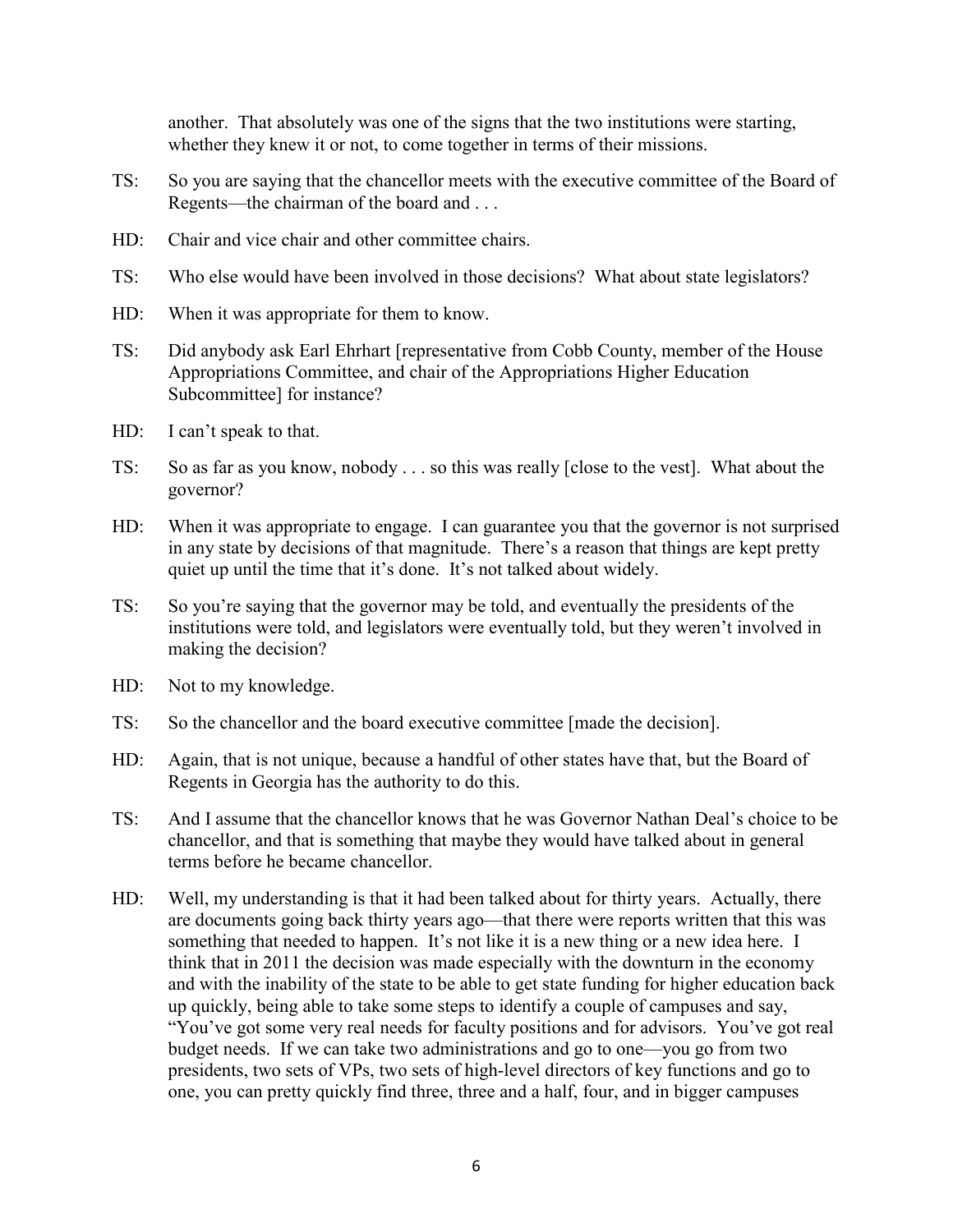north of five million dollars' worth of salary savings just from those administrators. Take that money and put that to your highest budget needs in terms of getting your faculty/student ratio down or starting new academic programs." That's been the other thing that as other states have come in and looked at what Georgia has done, they have just assumed that the move was made, and then state government benefited from it. It has not been about saving money for saving money's sake. It's been about saving an administrative dollar and putting that back over to the classroom side. Again, when they consider that—they being the other states, they're like, "We don't want to do that if we don't get the money back." But the money has stayed on the campuses to free up administrative dollars for a higher purpose.

- TS: The last interview I did with President Papp was last January, and he insisted that we call it redirected funds.
- HD: That's right!
- TS: But he was saying that he thought it was going to be about five million dollars. Is that still true?
- HD: That's probably about right. That was the charge that we gave to President Papp. One of the first steps that all the presidents of the consolidated institutions are given is, "You're going to have a new administrative structure. You're going to have a lot of savings from the administrative structure." The first exercise we want them to do is, "What do you think your new administration is going to look like? And what will the salary savings be?" That becomes the start of the redirected funds to be put toward other purposes.
- TS: As I understand it, first of all you had the economy tanked in 2008. But also I think there was a long-range trend everywhere in the country maybe for state legislatures to cut back on how much they were putting into higher education. So tuition became a much bigger part of the budget for colleges and universities, as opposed to state appropriations.
- HD: Back about 2000 or 2001 the Rockefeller Institute [of Government], a policy group out of New York, put forth a report, and forty-nine of the fifty states were projected to have structural deficits in the next fifteen to twenty years of state funding. That was because they estimated that nine out of every ten new state tax dollars were going to go to three purposes. One was K-12 equalization programs. You had the situations where rural schools weren't being funded at the level they should and lawsuits popped up all over the country. There were about thirty states that went through that. The second were correction reforms, again borne out of court cases over minimal levels of conditions in state-run or state-supported prisons. Then the third thing was health care. The Rockefeller Institute wasn't alone in making that forecast. Just the rising costs of health care where, again, nine out of every ten new dollars were already spoken for. So even if you have a good year of tax collections, you are only operating with ten cents on the dollar in terms of discretion. So where are you going to put that? There are a lot of other things that state government has to attend to. At that point you start hearing back in the early 2000s higher education talked about as the balance wheel of state government. It was seen as easy back then to take state appropriations because the institutions could always make it up in tuition. That was a national model of thinking—sort of the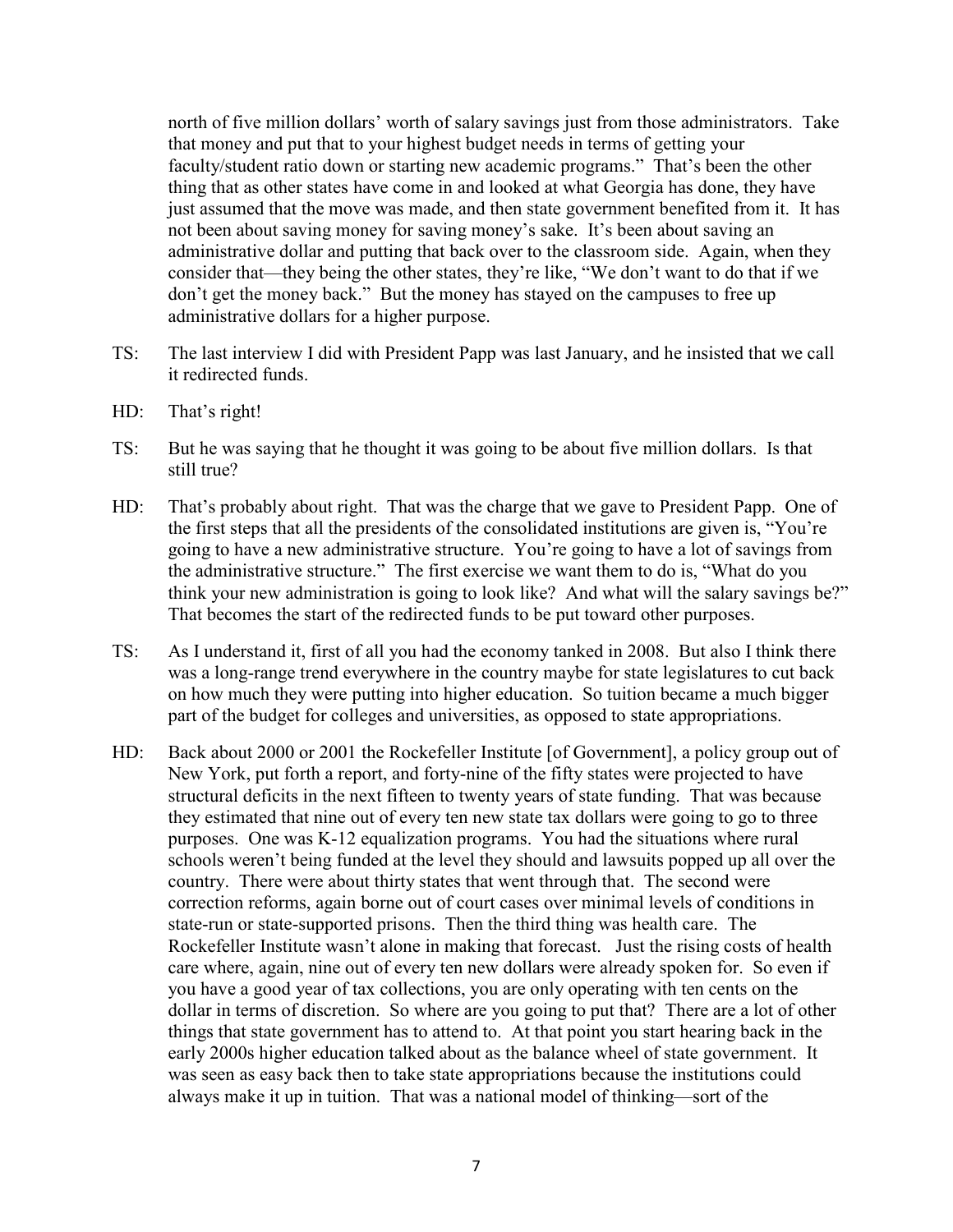framework of thinking about things. That played out in Georgia, it played out in Oklahoma, and it played out in Tennessee. You look up fifteen years later, and what you've got is you have a lot of students that are priced out of a college education.

- TS: I know that you have a strong concern about the cost of education.
- HD: Huge! Huge. I would not have come to Georgia if Hank Huckaby had not seen eye to eye that one of the most pressing of issues was whether we were really providing access to lower income/middle income families for a higher education degree. I think that, again, something that attracted me about the Board of Regents in Georgia was this was a system whereby if the board wanted to maintain the state colleges and the state universities with an access-oriented mission, we could do that. If we wanted to make certain that we kept tuition at a level that was lower than that of the research universities and comprehensive universities in the name of access, we could do that. If we wanted to do some things as a system to better leverage technology, better leverage learning management system contracts, leverage things like GALILEO [GeorgiA LIbrary LEarning Online], leverage assets like faculty development centers and activities on one campus being spread to the other twenty-eight campuses, to really be able to stretch that dollar as far as we could, those are things that we do better than a lot of other states and a lot of other systems.

The reason I brought up all that is your mention of my concern for college costs. I certainly understand those decisions that were made from about 2001 or 2002 forward. I'm not faulting the states. But I don't think that we were as strategic as we could be during those years to say, "Yes, we might allow that price tag to go up at this institution. But for this set of institutions that are serving a very special need, that are serving students and families that don't have a lot of disposal income, let's make a different decision about what we are going to do about their escalator costs." I was not in a position to do that back in 2001, but by golly in Oklahoma and Georgia I have been able to. Something I'm very proud of is my record of, when I can, finding ways to save costs for students.

- TS: By the way, I forgot to ask you what your dissertation was on.
- HD: Oh, do you want to go to sleep? It was exploring governance reforms in multiple states, but particularly in looking at Kentucky.<sup>1</sup> They went through a major higher education reform that broke up the University of Kentucky system and its control of the community college network and set up a new board structure for all of their universities. Governor Paul [E.] Patton successfully led through [the Postsecondary Education Improvement Act of 1997]. At the same time Tennessee was considering governance reform packages, and Governor Sundquist's administration was pursuing that but was not successful. So my dissertation was looking at models of reform and what really drives the adoption and implementation of major policy reforms. You've got historical and cultural variables in that, but you've also got variables like policy champions and the quality of ideas. Economic considerations—was there new money to be able to put to something like

 <sup>1</sup> Houston Daniel Davis, "A Political Model of Higher Education Governance and Policy Reform Adoption" (PhD diss., Vanderbilt University, 2001).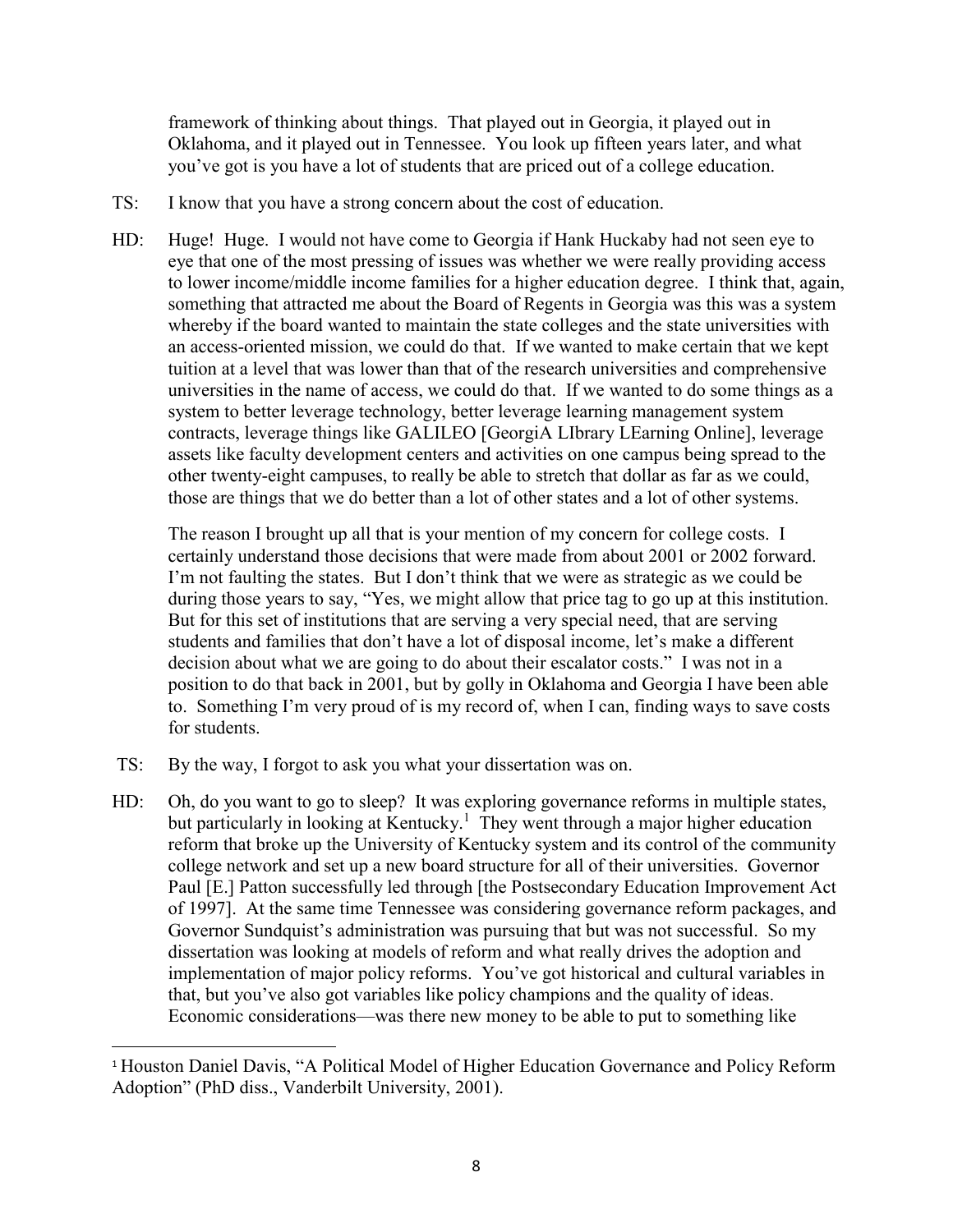incentive grants to move toward something? Or was it done just purely with the muscle of a policy champion getting it done? With my public policy background that's where my passion is.

- TS: You were a perfect choice for the Georgia system I think with that background with so many of the states of the South. Back to consolidation, I have a discrepancy in stories. Maybe you were in the meetings that you can straighten it out. Memories fade over time obviously. Lisa Rossbacher says she found out about ten days ahead of time when she got a call from the chancellor to come down to the board. He didn't tell her why. She goes down there. She says she gets there and they chit-chat for about a minute. I don't know whether you were in this meeting or not.
- HD: No.
- TS: She says they chatted for a minute, and then all of a sudden he comes out and says, "There's going to be a new round of consolidation, and it's going to be Southern Polytechnic and Kennesaw, and the name of the institution will be Kennesaw State, and Dan Papp is going to be the president."
- HD: Okay.
- TS: Really quickly. She says you've got my support and blah blah blah. She goes back to campus. Jim [James W.] Cooper [SPSU's vice president for university communication and currently KSU's assistant vice president for alumni relations and advancement communications] confirms that she goes back, and he can tell that she is upset. She won't tell him why. He asks her whether it was about consolidation, and she doesn't say yes or no, but he knew. This was ten days ahead of time, but she was going to a conference somewhere out of state, so they weren't going to make the announcement until she got back.

Then Dan Papp says that nobody told him anything until the last day of October, October 31, and the public announcement was November 1 [2013]. He's called down to the Board of Regents. Lisa Rossbacher is there. I asked him who else was in the meeting. He said he thought you were there, but he wasn't sure.

- HD: Inaudible.
- TS: You don't remember?
- HD: I don't remember.
- TS: Then you've answered my question. At any rate ...
- HD: Well, there can be meetings at the regents that are about a number of things that involve multiple presidents. That doesn't mean that the chancellor doesn't pull a president or two presidents aside into his office to have a conversation.
- TS: Well, they're brought down there, meeting with the chancellor [according to President Papp], and maybe some other folks are there. And that's the first time Dan hears about it, he says. And he said he thought it was the first time Lisa had heard about it too, judging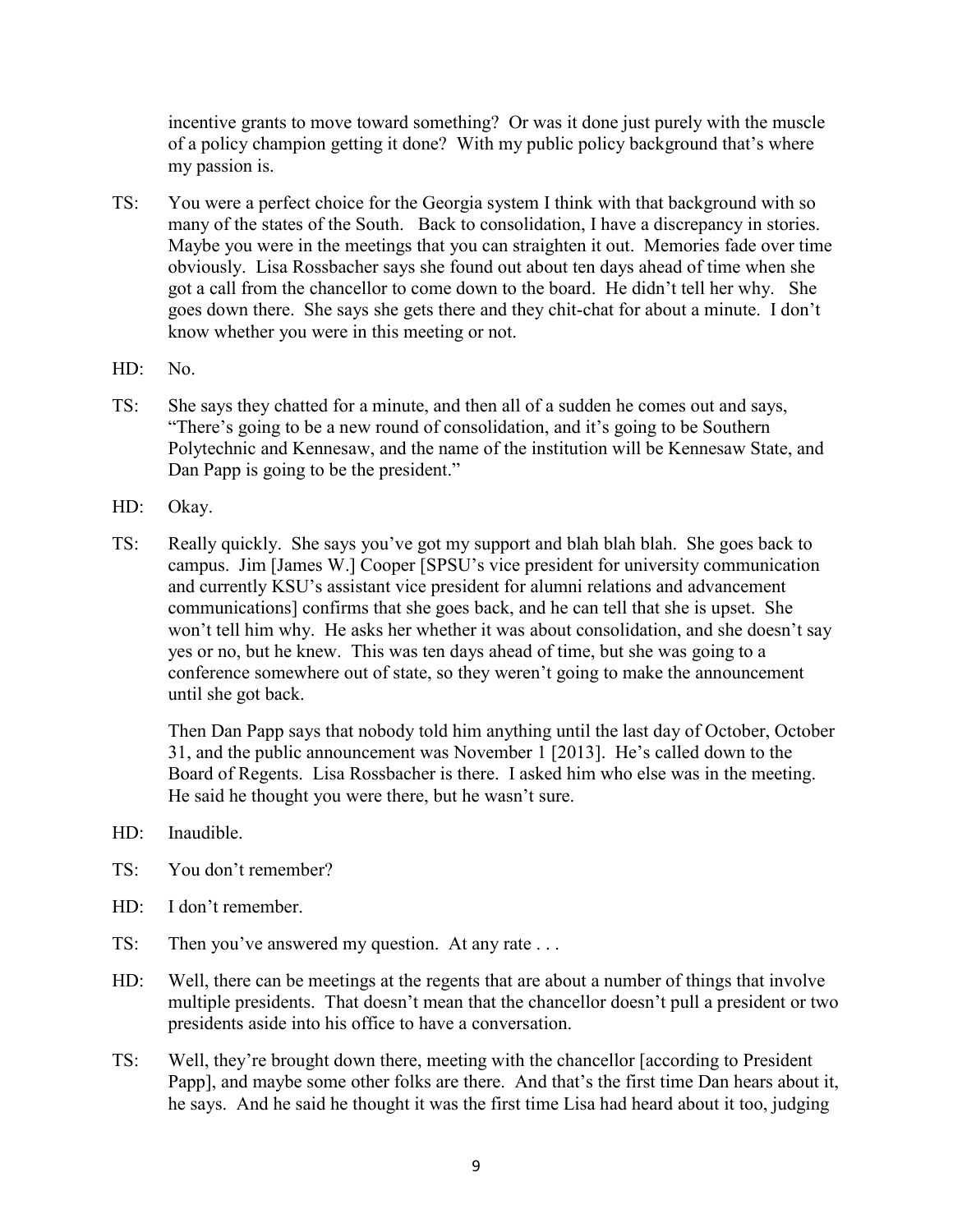by her reaction since it was upsetting to her. So it was a revelation to him that Lisa Rossbacher may have known about it a week or so before he did. So I've got two different stories, and they don't quite agree, and I just wondered if you could straighten it out.

- HD: Well, I was not in any conversation that the chancellor had with Lisa or Dan about consolidation. That will tell you that that would have been the chancellor talking to Dan and talking to Lisa.
- TS: Well, I'm going to stick with my story that she found out about it around ten days ahead of the public announcement.
- HD: That could have been the prospect of. You mentioned Jim Cooper asking was it about that. Again, in hindsight, more people knew than knew. That's not a very good Donald Rumsfeld. [Editor's note: the reference is to the former Secretary of Defense who once broke down U.S. intelligence about Iraq into known knowns, known unknowns, and unknown unknowns]. This has been true with all seven [consolidations]. We had the conversation earlier. Most people when it happened—they're like, "I knew that was going to happen." Then when you start asking them, "Well, how did you know?" It's just they picked up little markers. Sometimes it's the worst kept secret.
- TS: But they didn't really know.
- HD: Well, no, you know . . .
- TS: I understand.
- HD: Lisa can be right about, "I had a sense of it. I was given a heads-up that it was being considered. And then that it definitely was going to happen—those are two different things. Because I guarantee you it wasn't ten days. Once a decision has been made and then doing it and making that public announcement—that's always very quick because you can't keep that secret very long.
- TS: Okay.
- HD: So Lisa's story is probably right.
- TS: No, it doesn't sound right because she said that meeting was when he told her bluntly that we were going to be consolidated, and she was out as president.
- HD: Well, look, that's between the chancellor and Lisa.
- TS: Yes. Oral histories are asking people to give what they know first-hand. I thought maybe if you were in the meetings you could give your version of what happened.
- HD: I can say that I sure didn't know ten days before it was done.
- TS: Her story was that [the ten-day lag] was because she was going to a conference out of state that they wanted to wait until she was back before they announced it. You don't think it happened that way? You would be doubtful that it happened that way?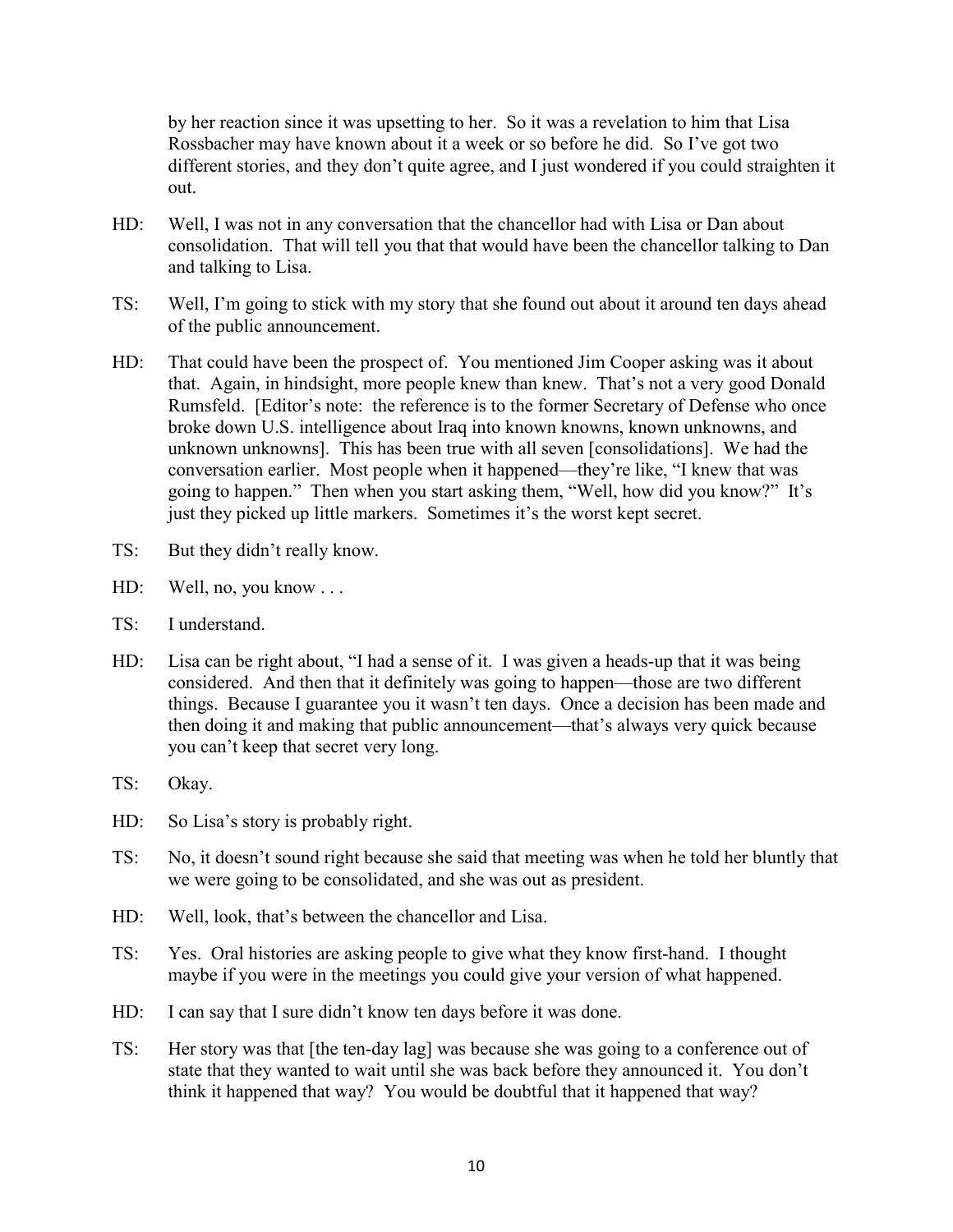- HD: Look, in the end, I don't think it matters to tell the truth.
- TS: No, but historians like to get their facts straight.
- HD: I know this. I know that Lisa and I know that Dan are really special people that I think a lot of. So I wouldn't question either of them. That was a very stressful time period. That's a lot to ask of individuals to take on a project. You know as a historian you're dealing with the core identities of an institution when you're asking them to come together.
- TS: Well, let me ask you one question that you may or may not want to answer. That is that one of the criticisms of the consolidation has been that nobody was consulted ahead of time. To me it is astounding that neither president was at least asked for their opinion on the consolidation before it took place.
- HD: I can't speak to whether or not they were [consulted].
- TS: If we assume that they weren't, do you think that was [a good idea]? What's your opinion on [whether they should have been consulted]?
- HD: My opinion is if there had been too much talking about it, it wouldn't have gotten done.
- TS: Okay.
- HD: Just knowing human nature if there had been too much discussion of any of the seven [consolidations], especially in open forums, open public ways . . .
- TS: So they couldn't have been consulted.
- HD: Well, let me ask you this. Do you think that anybody would want to do it?
- TS: No.
- HD: See, there you go. That just answered the question. Unless you've got [a situation where] 50 percent would want to do it, and 50 percent would want not to do it . . .
- TS: I think from our perspective on the Kennesaw campus, it's been fabulous to have the engineering school and the architecture school added to Kennesaw State University. So we might have been happy with it. But I know from the interviews I've done that nobody wanted it to happen on the Southern Poly campus.
- HD: Well, there were plenty of reasons to bring the institutions together knowing what we knew about bottom lines, knowing that Southern Poly was looking at wanting to establish a lot of the same programs that KSU had. For survivability they knew that they needed to have those programs to be a healthy institution as they looked to the future. And then I would say that just look at this fall. The [Southern Polytechnic] College of Engineering [and Engineering Technology] was up about a third in terms of enrollment.
- $TS: A third?$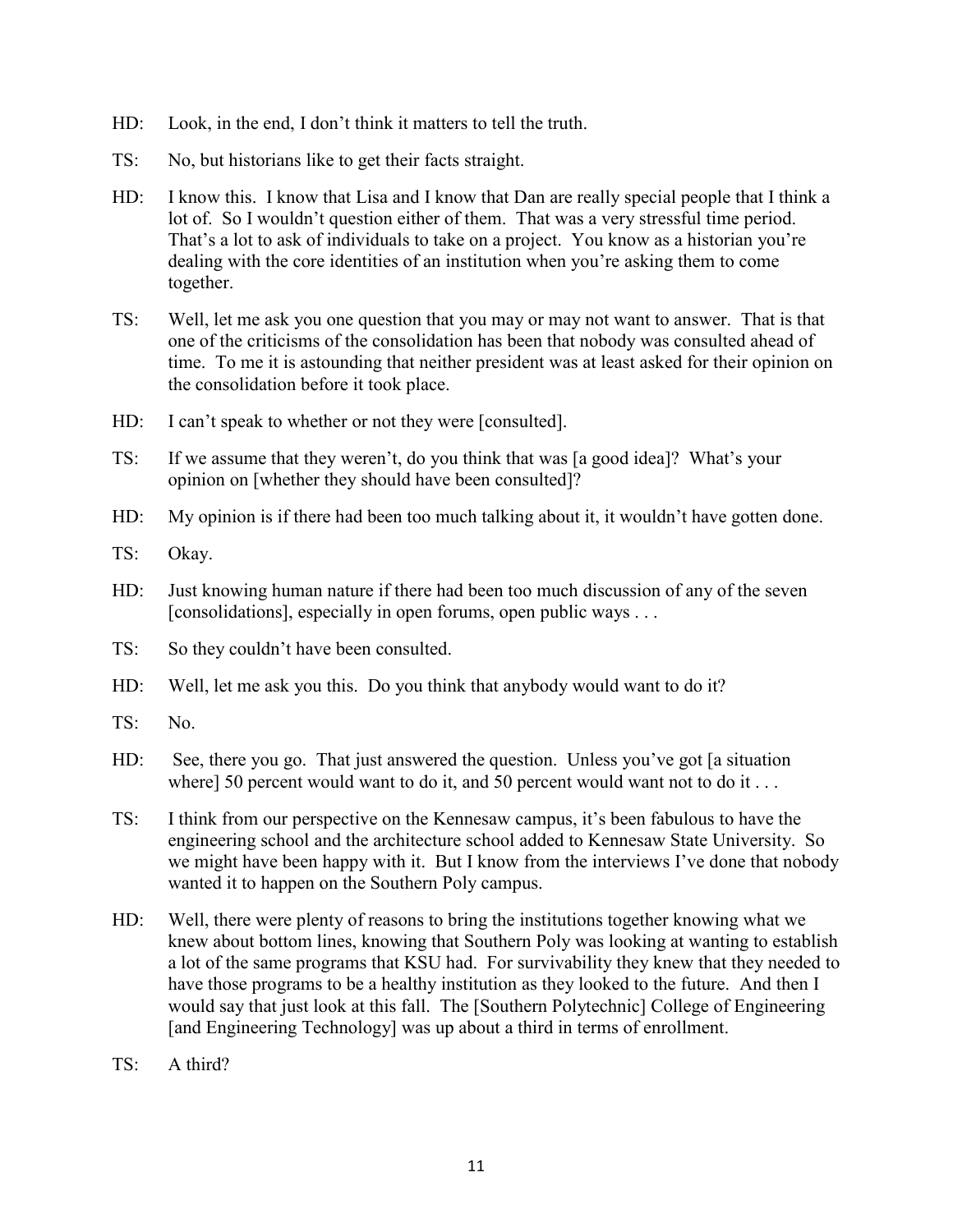- HD: Yes, and [Department of] Construction Management was up over 40 percent in terms of majors. The growth that has occurred down there by flying the Kennesaw State flag, if you will, over those programs has been tremendous, and it has set up those departments. I will say this. I said it three years ago [when the consolidation was approved by the Board of Regents], the potential of what the new KSU could do then has been borne out after just three years. If we fast-forward a decade or so from now, this institution is on its way to being a truly comprehensive university. To me, I've described it during the time I've been here, the Southeast's next truly innovative, exciting comprehensive university—a university that I think will be a destination school where folks from out of state will want to come—and a lot of that is bringing what is already well known—the Coles College of Business and the Southern Polytechnic College of Engineering, which is well-respected as well—bringing those assets together where there are interdisciplinary possibilities—those are calling cards for the programs where you are going to get students from out of state that will be willing to pay the out-of-state tuition because what they see here is something that has got a lot of promise.
- TS: We just merged those two programs didn't we?
- HD: We did. It was a Master of Science in Engineering Management, the first program of its kind in the state and, more important, something that the Atlanta metro area has been calling for for years. There was never the positioning of programs together like this. I've joked it was peanut butter and chocolate coming together. Once you put Coles [College of Business] and what that can do with executive management business administration training together with the incredible faculty we've got at the Southern Poly College of Engineering, you can create a really distinctive program. It's showing how interdisciplinary work comes together with two colleges within our university. I think the same thing is going to happen with the online Bachelor of Science in Cybersecurity [approved by the Board of Regents on February 14, 2017]. It's not one college that has that. That's not just computer science coding or information business intelligence. It's public policy. It's as much humanities/social sciences because you get to the geopolitical aspects of it. It's going to take four or five colleges of Kennesaw State University to be able to create the Institute for Cybersecurity Workforce Development. Again, that's a strength that we've got now that we've got this broad range of programs.
- TS: Hank Huckaby now has only about a month left before he retires as chancellor. What do you think his legacy has been?
- HD: Oh, goodness! Absolutely, the story of the consolidations; you are exactly right—that because it is so prominent and so public. But behind the scenes what he has done to just insist upon programs like last-dollar scholarships, needs-based financial aid, creating a culture on the campuses where the presidents are focuses on thinking about the impact of fees. Quietly over the last two cycles the number of new fee requests from the campuses has been cut by about two-thirds to almost the point where institutions know they don't need to bring forth any new fees. What they need to do is if they are needing that \$11.00 per student, they need to find some other place within the university where they can make a cut to create that source of funds. He has not made waves about that, not shot fireworks off to draw attention to it. Just very quietly that's been an expectation that he has had for the presidents during his time.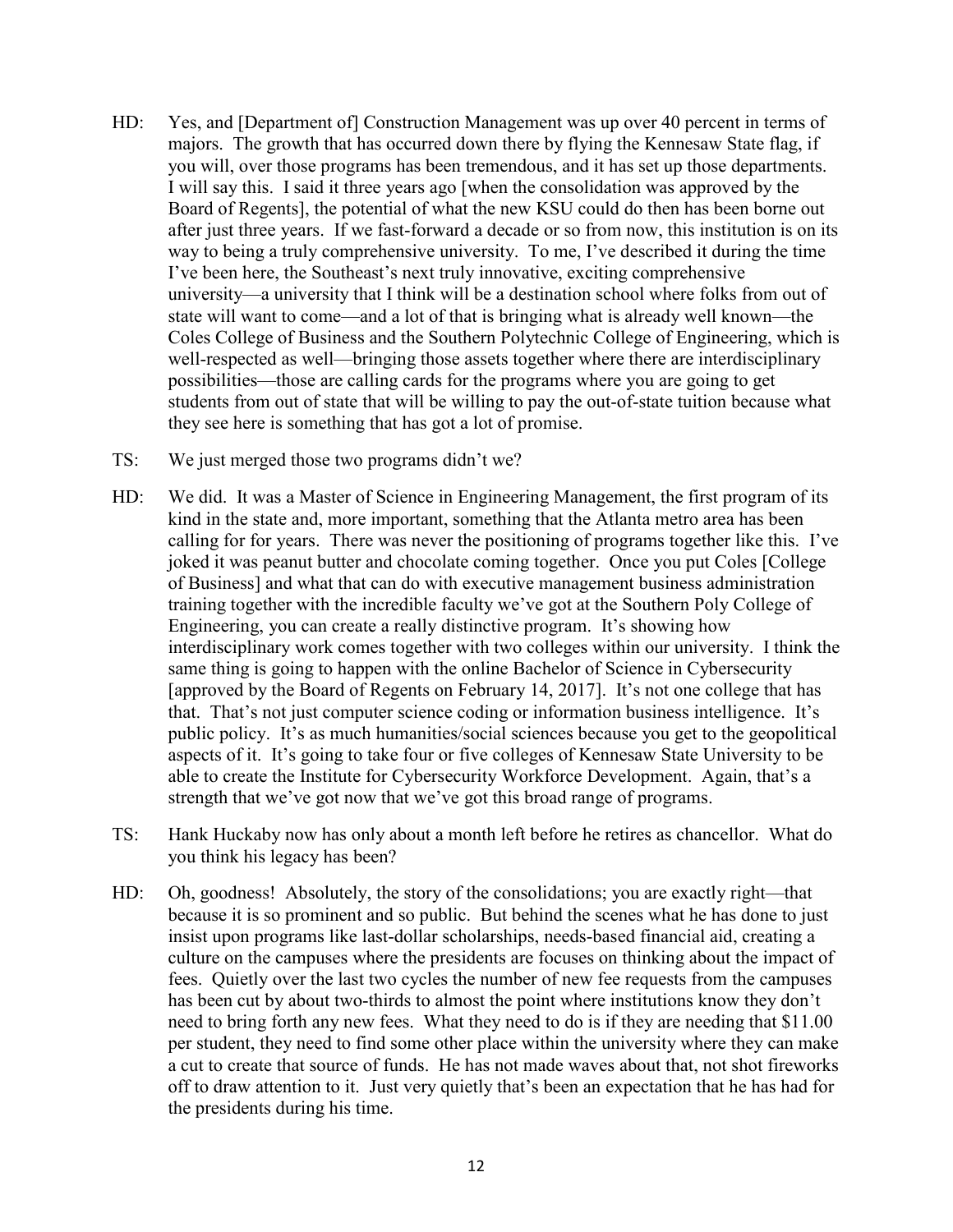Supporting things like Affordable Learning Georgia, the initiative to really take GALILEO and harvest its potential. That's a system that for twenty years has really leveraged our ability to buy on contract; it has leveraged our ability to work not only with our twenty-nine universities but across K-12, across state government, across the health care sector to be able to share in resources. We've crossed state lines in terms of partnerships. What that initiative is doing to now provide avenues for faculty to consider the wealth of high-quality materials that are out there in the open-source world. It's not to replace textbooks at all. It's just to offer alternatives. As I've told folks, if I was teaching a basic policy class—policy organizations—I would expect everybody to read John [W.] Kindon's book on policy alternatives *[Agendas, Alternatives, and Public Policies* (2<sup>nd</sup> ed., Pearson 2002)]. To me it's one of the best books to really frame up how we make decisions in organizations. I don't want my students to not have that textbook. But I probably would also have them buy a couple of books where we would just use a couple of chapters out of those books. So if I could find replacement materials for those resources by doing searches in the open source, then I've just found a way to keep my No. 1 textbook but make sure the students aren't paying for the other two. So things like that—he has encouraged thinking about innovation. To date that program has saved over \$35 million.

- TS: Could you explain Affordable Learning Georgia?
- HD: It is a state textbook initiative, but it's not really about textbooks. It's about course redesign.
- TS: I found out about it last year. I edited a book of documents in Georgia history for the University of Georgia Press [*Cornerstones of Georgia History*]. They sent me a royalty check because they had put it in Affordable Learning Georgia. I don't understand it exactly. Is it income-based to determine who can get these books or can any student access them?
- HD: Anybody. For instance, eight of our colleges and universities' math departments came together. What started it was at the math advisory group they realized that their college algebra textbook that was most commonly used was now \$220.00.
- TS: Oh, my goodness!
- HD: They stepped back and said—well they had no idea. I've never known any faculty other than I guess the faculty member who was the author of the textbook—that wanted students to be gouged for the price of textbooks. So those math faculty said, "You know what? If we can find alternatives to this, let's see what we can do." They've come together, and they identified the four most common courses across those eight universities and colleges. They're working with Rice University and the OpenStax Project. They've taken all four of those math textbooks. College algebra was the high. They were averaging around \$180.00 a textbook across those four courses. They now have it if the students want a printed textbook, \$35.00, or they can have a free online version. If you talk about the magnitude of those eight colleges and universities making that decision—the students, when they settle up their accounts right before the semester starts, for a lot of families that's the last dollar they've got. They show up for the first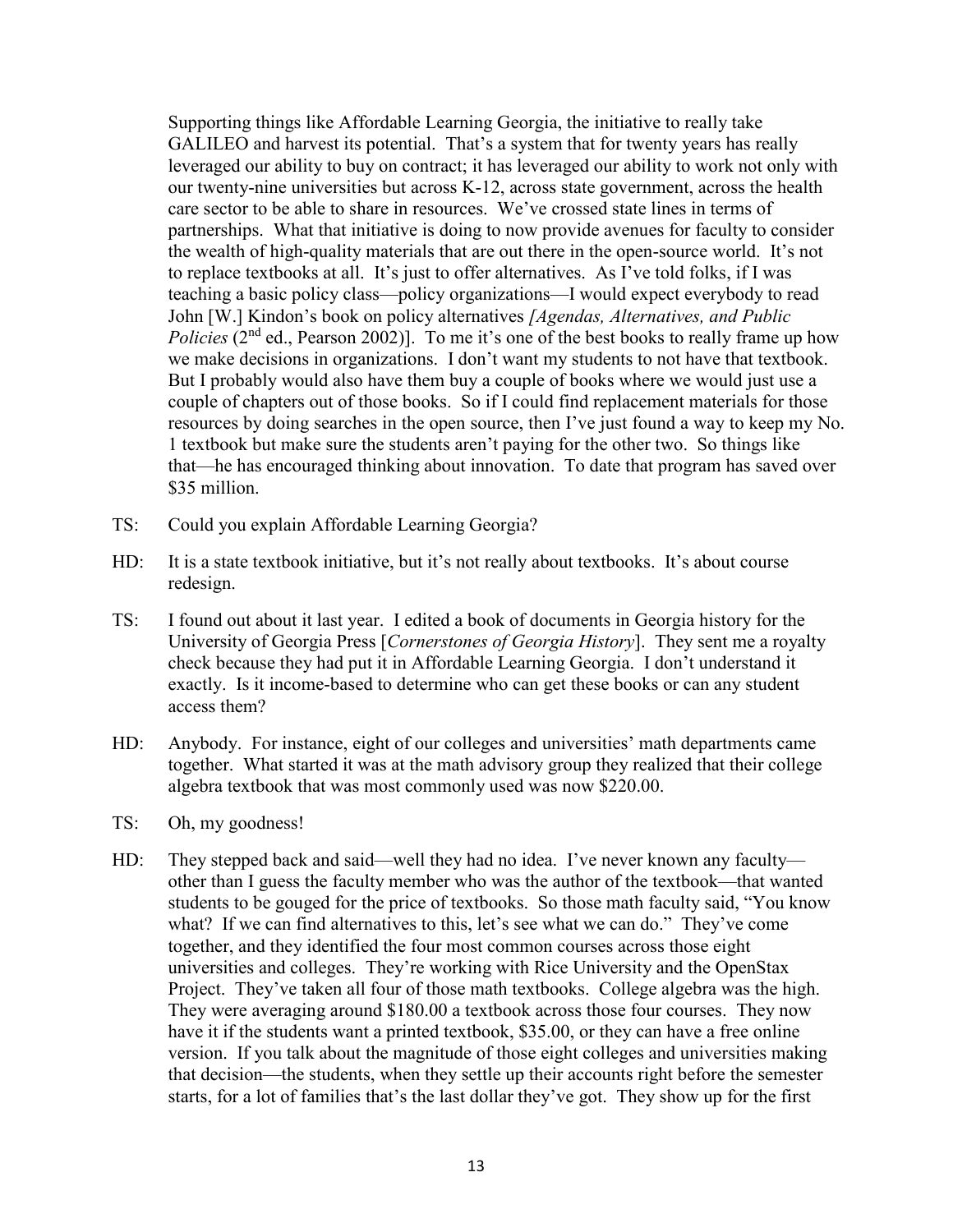class meeting, and they find out, "Oh, I've got another \$270.00 of textbooks, well, I'm just not going to buy this." Well, that doesn't promote quality teaching and learning at all. So Affordable Learning Georgia is looking to not do anything by force, but just create the conditions where faculty can [find affordable materials]. Quite frankly, all you do is go to the searchable federated database. You put in the ISBN number for the textbook that you have been using, and it will call up every open-source textbook or every open-source learning object that's related to that textbook. You can do it for any book that you might use in any course.

- TS: Are students using that extensively now?
- HD: Yes. Another thing that faculty are doing is they might not necessarily use Affordable Learning Georgia to replace a textbook, but what they might do is they tell the students, "If you need additional materials related to this, if you are having difficulty, here are four or five things that are available through the open-source tools that are directly related to our textbook, and I would endorse you using A, B, and C in that list."
- TS: Now you are saying, what is Hank Huckaby's role in all this? Did he initiate this, or did he buy into it? Who started it?
- HD: Well, I mean, I'm not . . . I started it.
- TS: You started it?
- HD: But I could not have done that without Hank's support for that particular initiative and being willing to help find the funding to establish the pilot for that and to lay the groundwork and support. He appreciated GALILEO's [potential]. It was a different role for GALILEO to think of itself in the textbook space. But very quickly the librarians and the policy champions saw that it was a network that could be used. So you asked me about the legacy of Hank. Most people don't even know about those sorts of things. That's what he has quietly been doing behind the scenes. He has quietly been behind the scenes—every president, when they're putting forth their pay plans for the year, if they've got any money to be put toward salary readjustments, he has insisted that they make certain that the lowest paid people on the campuses get bumps to get them to an affordable living wage—that sort of level. Those are things that no one gives him credit for because he doesn't toot his horn.
- TS: It's quite a legacy for you too to come up with something like Affordable Learning Georgia. When I first heard about it last year—you know I'm not teaching anymore—I only heard about it when UGA Press said they were recommending my book for it. I thought then, "This is a fabulous idea!"
- HD: That's one of the things I brought from Oklahoma. It started as Affordable Learning Oklahoma. We were about ten months into it when I accepted the job in Georgia. Their project is still going. It's not having \$35 million worth of impact, but it still is making a difference.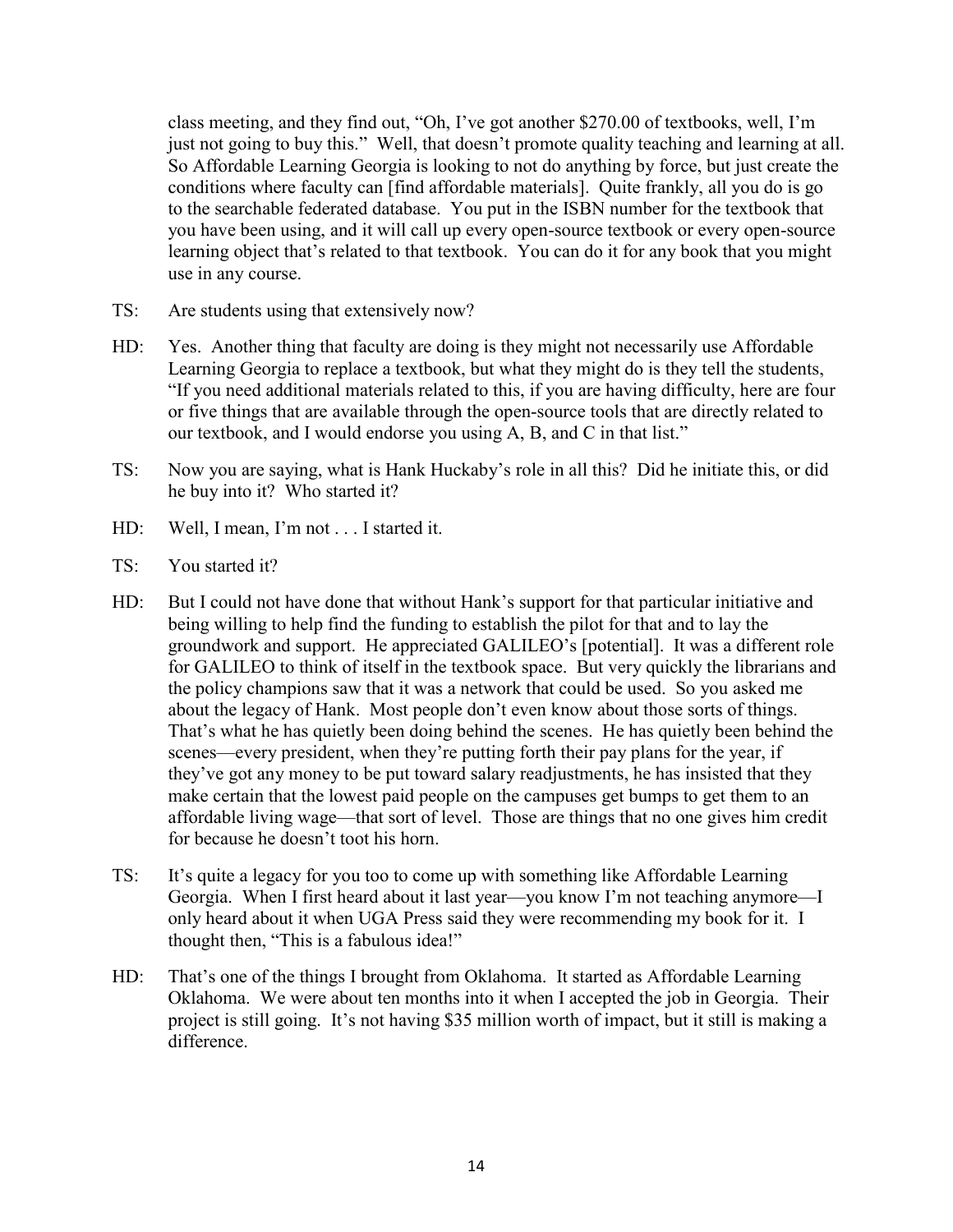- TS: That definitely does make a difference. Well, let me ask you, because I know we don't have all day today, I wish we could continue this for twenty-five hours maybe, but let me ask you, when did you first know about the problems on our campus?
- HD: I assume you mean audit problems.
- TS: Yes.
- HD: Well, that audit review had been underway for months. I mean, it was a year or so prior to it all being public. There are audit investigations going on on all twenty-nine campuses at any time. So I knew the issues, especially dining services, were being looked into from a long ways out. Any of the issues related to the foundation and the president's pay, something like that, I found out about that about the time you guys did probably a couple of weeks prior. Although the dining audit problems [I knew] from about a year ago that this was really starting to uncover some real issues.
- TS: Does it start with whistle-blowers or does it start with routine audits?
- HD: Both. There were elements of that that came through routine audits, but there were also whistle-blowers. I don't think that the genesis of the dining audits was the whistleblowers.
- TS: Was not the whistle-blowers?
- HD: Was not the whistle-blowers. It certainly accelerated attention to it from a wide audience.
- TS: The genesis is the audits?
- HD: Well, no, the problems being uncovered in dining services, you would have to get John [M.] Fuchko III [chief audit officer and associate vice chancellor of internal audit, Board of Regents, University System of Georgia] or some of his team in to answer the questions about the specifics of what triggered [the audit], where were the red flags that [helped them] decide to do the audit of dining services.
- TS: I guess maybe part of my question is, I always thought that our administrators here were auditing everything under the sun locally. How did they miss this?
- HD: [Sigh, pause] That's a very good question. I'll say that for the record. I think that maybe sometimes you see what you want to see. I think that sometimes you hope that, "Surely it's not that bad," or, "Surely that person wouldn't do this. I've trusted them with other things." If they would do that, that calls into question other things you trusted them with. So I think it gets personal pretty quickly, sometimes even in leadership roles. It's speculation because I was not in those shoes. I can say it's why it's very important to have an independent audit division, an independent auditor, that, although they report to the president, they report to the system office. That way you've got a check and balance. I think that certainly there's been a lot of questioning about how could that system have allowed all of this to grow to the level where it got that out of control.
- TS: To what degree do you think the consolidation may have taken their minds off things on the Kennesaw campus?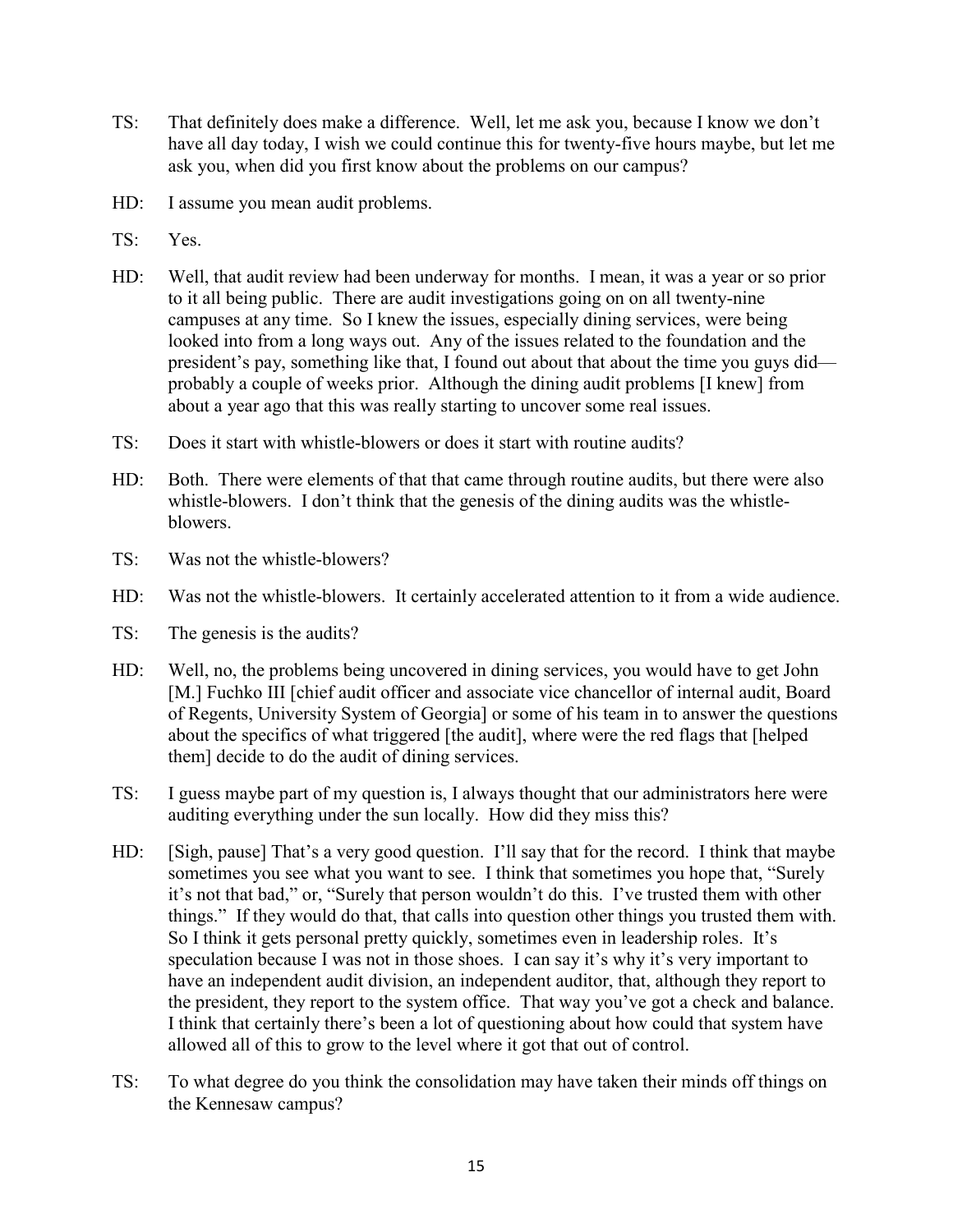- HD: Oh, I think that would just be an easy excuse. I don't buy that excuse. Somebody might put that forward. Certainly consolidations are a distraction, but we've had other consolidations that have been done at other universities that have not had issue arise like this.
- TS: To what degree did maybe some people have too many responsibilities in their job description?
- HD: Well, we certainly saw the span of control. You saw in my early days of the interim splitting apart the former operations division. The deal with the span of control issues and the coordination of those duties probably contribute to you having entities that were supposed to be checks and balances for one another that were all reporting into the same broad area. It's hard for those entities to play their check and balance roles. Breaking that up was a high priority of mine, and something that I hope will be continued. There was a lot of talking during consolidation about breaking up some of those roles, but it didn't happen. That was actually one of the recommendations of one of the OWGs for that to happen, but it was decided not to pursue that. It was not because of that, but we had a suspicion—when I say we, the folks down at the board that work with consolidation—that this was the right time to do that. Whether it contributed directly or indirectly, it was at least going to be risk mitigation looking to the future.
- TS: Okay. When did you find out that you were going to be the interim president?
- HD: Wow! I hadn't thought about this. Probably May 24 or May 25. I say that because that was really close to when I started meeting with Dan. I think that I was talked to about would I be willing if the board and the chancellor asked me, would Jenny and I be willing to take on this role. That was very soon after Dan announced his retirement. But there was a good ten-day period or so that I would have to assume that other options were being considered. But I'm one who doesn't borrow trouble. I wasn't going to worry about that.
- TS: Let's see. Our announcement [to the KSU family] was on May 26 that you had been appointed as interim. So you found out about a day or two before then?
- HD: Well, what I found out was, "Houston, we need you to do this, and we're going to announce it."
- TS: Okay [chuckles].
- HD: And that is accurate.
- TS: May 10 was when Dan Papp sent his announcement to the faculty and staff. So it was about two weeks after that?
- HD: Yes.
- TS: This happened so suddenly because I remember that he had just delivered his State of the University address not long before that [April 25-26, 2016], and just listening to that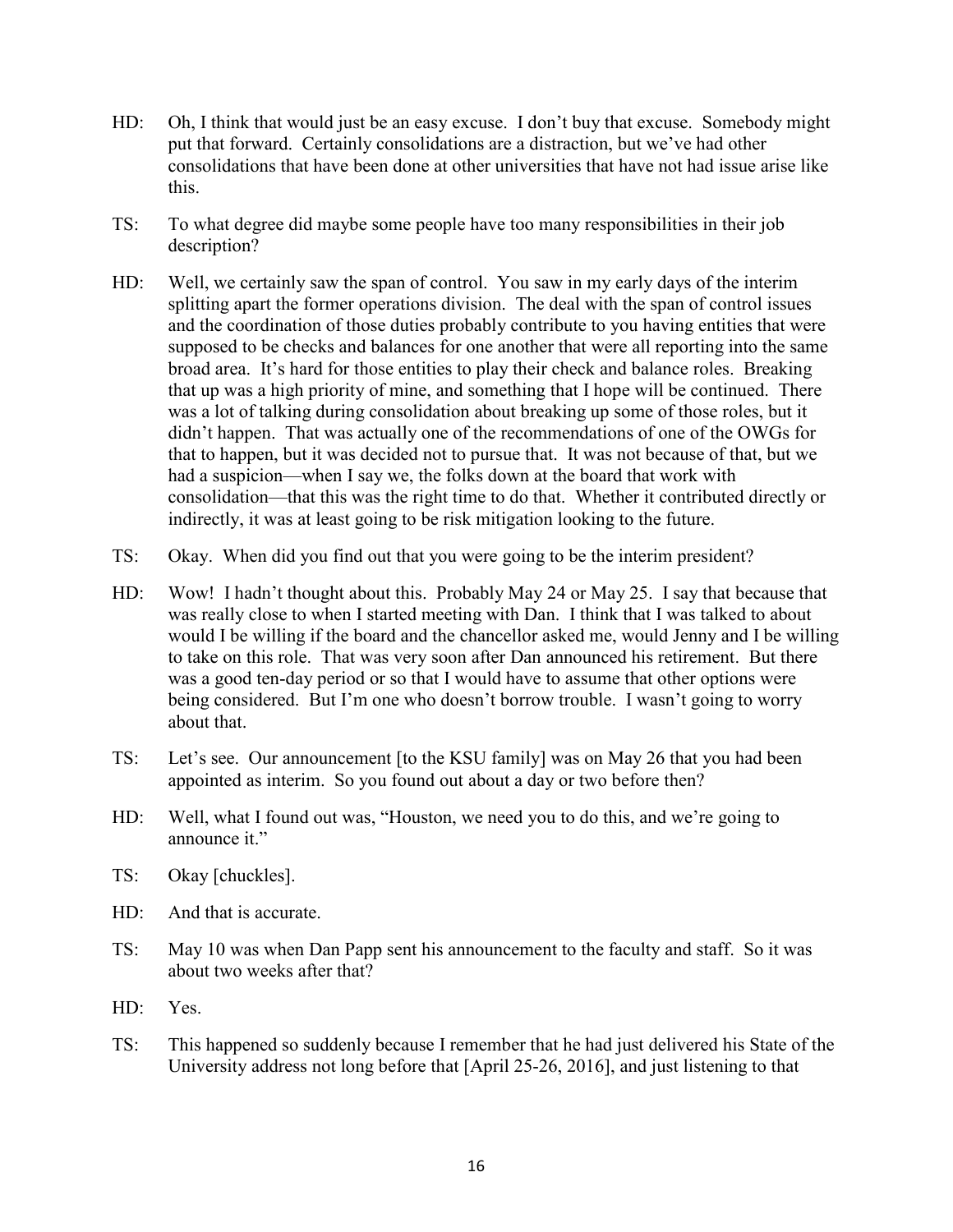address with his six-step action plan that we had to do next year, it was obvious that he was planning on being here for it. Things happened very, very quickly.

- HD: They did; they did.
- TS: Were you involved with the decision-making?
- HD: I was not. I really was not, and it was probably a blessing especially because of the relationship that Dan and I were going to have to have in the transition. I didn't appreciate it at that time, but the closer that I got to the July 1 start date, it was freeing for me to be asking questions on May  $25<sup>th</sup>$ ,  $26<sup>th</sup>$ ,  $27<sup>th</sup>$  around that time about what do I need to know about what has gone on, what's gone into this, what's Dan been told, and those sorts of things.
- TS: You're asking the chancellor?
- HD: Asking the chancellor, asking legal, and those folks that were [involved in the audit]. The reason I say that is because I think a lot of Dan Papp; the system and the board think a lot of Dan; the chancellor thinks a lot of Dan.
- $TS:$  Still do?
- HD: Still do, yes. That all did happen very quickly. It was very unfortunate. It was unfortunate in a lot of levels. Mistakes were clearly made. There was no excuse for them. It was just sloppiness. But Dan and I had to turn out attention to making certain that we kept things going here at KSU. It was nice for me to not have been a part of the decision-making to ask Dan to step down. I was not part of those conversations.
- TS: That's what happened? They asked him to step down?
- HD: Well, he was asked to retire. He was given the opportunity.
- TS: He was given the opportunity to retire?
- HD: Yes.
- TS: Okay. Talking about his financial package, he used language of "misunderstandings, miscommunications, lack of coordination." Is that accurate?
- HD: I would use the same words. Misunderstanding, lack of documentation, lack of coordination, yes, those are fair representations.
- TS: So he might have survived one or the other, but not both of the audits?
- HD: Oh, gosh, I'm not the person to ask that question to. That would just be speculation. I would be doing the same speculation that you are. Here's what is obvious, I think, from a public standpoint. I think the court of public opinion, the way they have looked at all this, there was just so much occurring that the board had to make a change. I think that in my experiences in Tennessee, Oklahoma, and Georgia that was a lot to be occurring around a single university in a short amount of time, and I would characterize it as absolutely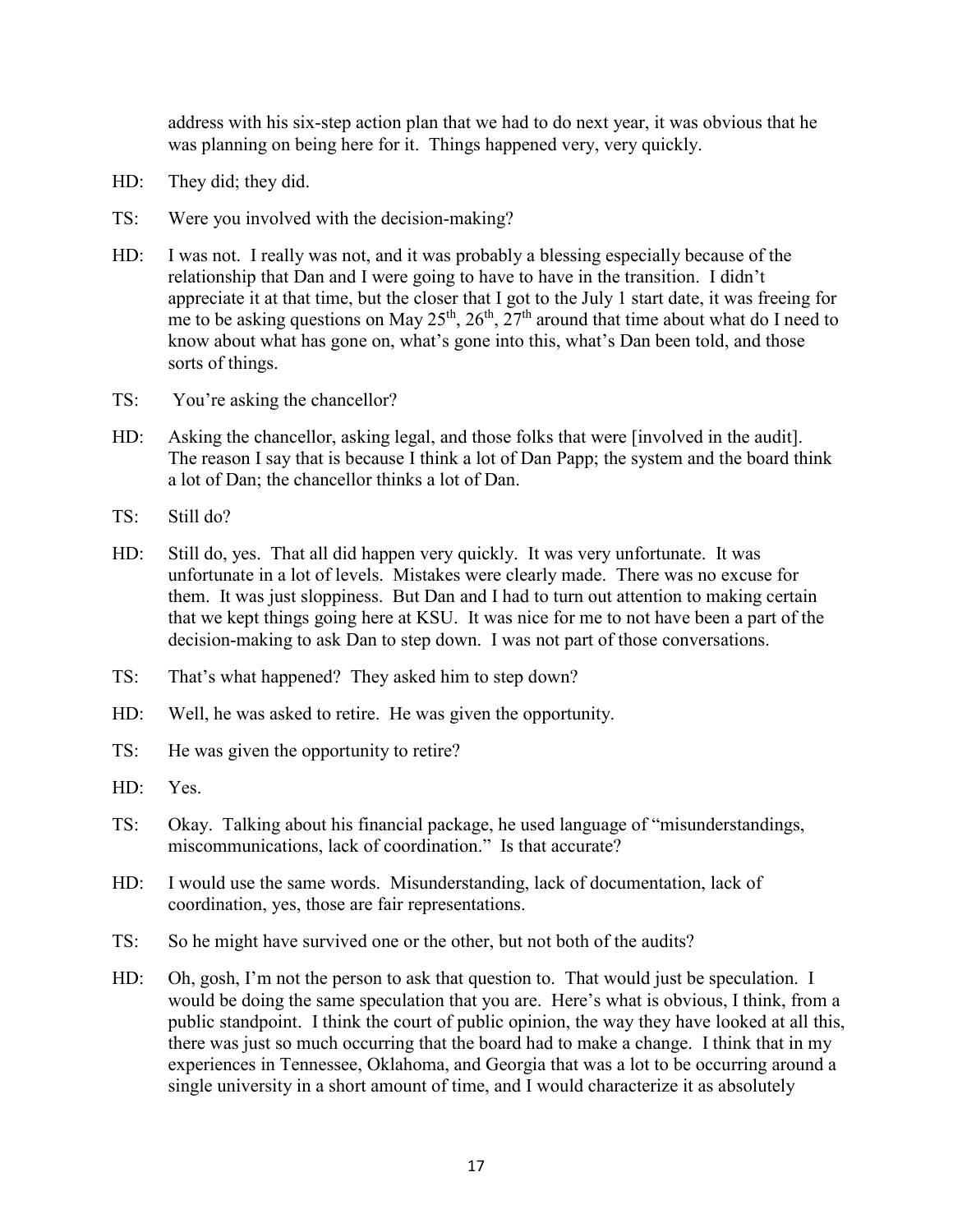being an outlier in my experience in terms of managing this institution, and I understand why the board felt like change was needed.

- TS: Right.
- HD: And it does not define his legacy as far as I'm concerned. That's something I told him when I first met with him back in early June. I was going to do my work day to day here for as long as I was interim, making certain that those things didn't define his legacy because he had done an awful lot of good for this university—had done some great things for this university. I took that on as a personal challenge. I told him at that point, I didn't know what form it would take because it was going to be waking up everyday, and when those opportunities presented themselves to make certain, act accordingly.
- TS: What do you think his legacy will be?
- HD: I don't want to characterize Betty [L. Siegel's] legacy because I didn't really know her personally. I've known her a little bit. But she certainly had a legacy of growth and development. I think he's got a legacy of scope. He's got a legacy of depth. The impact of this university after his ten years of leadership—the reach, the seriousness with which other folks nationally view Kennesaw State is much higher now than when Dan took over. The quality of the institution grew during the time that he was here. Our daughter is a senior at Roswell High School. We went to a session that the counselors put on this last year that if you look back four years ago the number of transcripts that they were sending to Kennesaw State was fourth in order in the state: most to Georgia Southern, then to UGA, then to Georgia Tech, and then to Kennesaw. That was for a local high school here. This last year KSU became No. 1.
- TS: Really?
- HD: Roswell High School is about the same size as it was ten years ago. It has not grown at all. [The number of transcripts] has grown because kids are taking Kennesaw State more seriously. It is becoming a first-choice institution for a number of students. It is becoming a legitimate second choice for a lot of students whereas if you were to go back six or seven years ago it might have been a third choice. Does that make sense?
- TS: Oh, absolutely.
- HD: So I tell you that. That doesn't happen without Dan. I mean, Dan would be quick to say that that happened because of a lot of really good leadership from the faculty and everybody here. He would be the first to reflect that. But he took it from not just numbers but to quality—not that ACT, GPA, and all those good things are the be-all-andend-all. There are a lot of measures of the quality of our incoming class, but you can see it in those measures.
- TS: Well, I was trying to be objective in my questioning, but I'm still in mourning over Dan not being here anymore and some other good folks too.
- HD: Yes.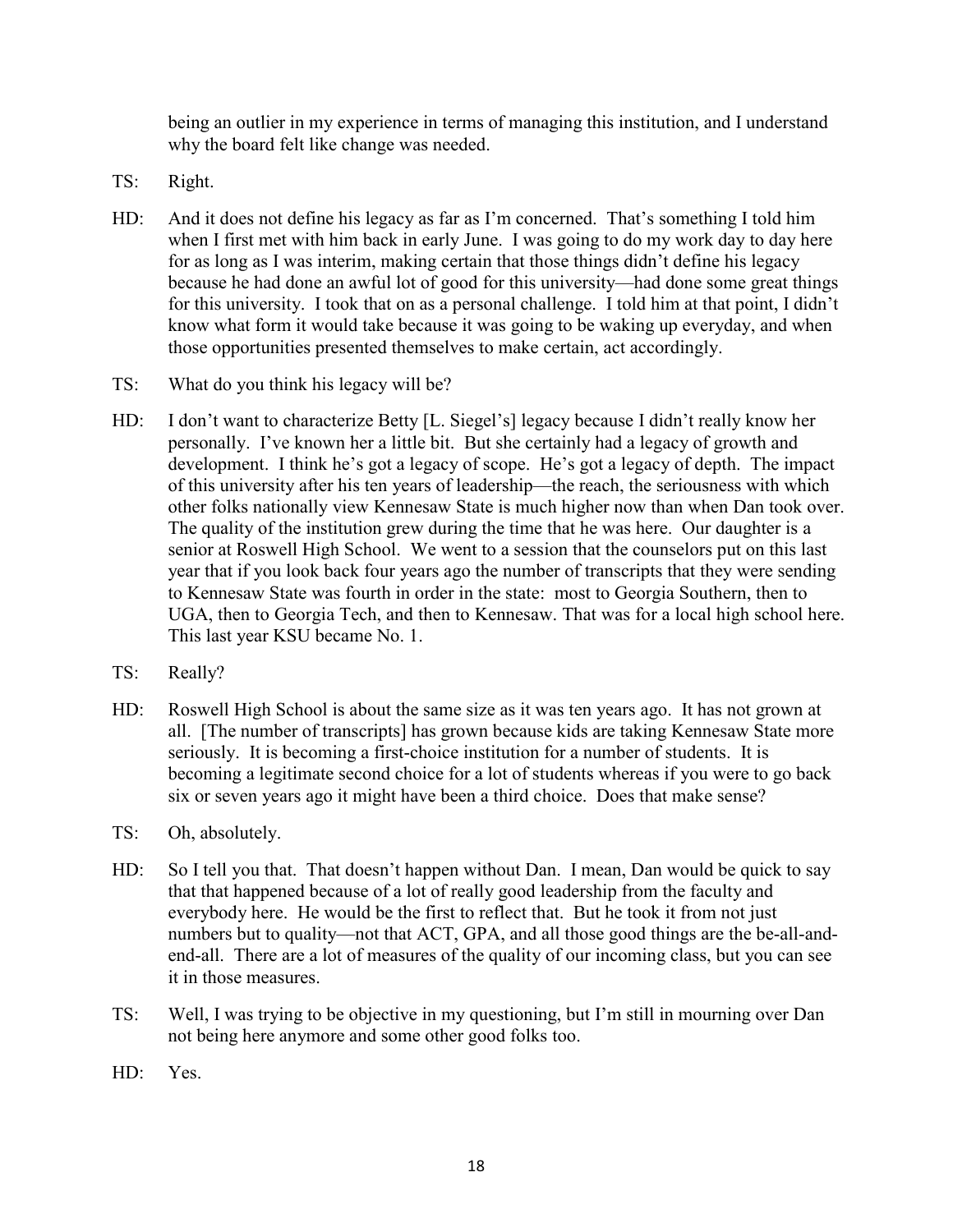- TS: So you know you are going to be president on the  $24<sup>th</sup>$  or  $25<sup>th</sup>$  of May. It's announced on the  $26<sup>th</sup>$ . It becomes official on July 1, but it was June the  $3<sup>rd</sup>$  when we got the memo where several of our key administrators were going to retire or be replaced at the end of the month. So let me just ask you, in this period when Dan is still officially president, but you're here working with him, but you were already making decisions. When did you actually take over, I guess is my question?
- HD: Well, July the  $1<sup>st</sup>$  is when I took over, but the chancellor—I cannot remember the date of the letter—provided a letter to Dan in which there is expectation that we would work jointly and that major decisions we would make jointly throughout June. Dan was still the president. Dan's signature was still on checks. Those are the markers of who is the president, but we were working jointly throughout June.
- TS: So I guess my question is Dan obviously didn't fire those folks. Did the chancellor tell you to fire them? Did you decide to do so?
- HD: Well, I don't know that I would use those words, but I guess it doesn't matter. One of those individuals Dan did let go.
- TS: Really?
- HD: Yes. The others I was merely letting them know that they were not going to be part of the leadership team going forward to July  $1<sup>st</sup>$  and then putting them on administrative leave through the remainder of the month. That's what actually happened, and Dan was involved in those . . .
- TS: He was involved in the decision?
- HD: He was made aware of that was the direction that I was heading, and, yes, he was involved there too.
- TS: Okay, so you really wanted to have a clean slate with a new leadership team?
- HD: Yes.
- TS: Okay, that's probably all to say about that then.
- HD: It is. It is all that I can say being a personnel matter.
- TS: As you got more and more involved, how would you assess the root cause of our problems? Was it incompetence in leadership? Was there a culture on campus of corruption or whatever? How would you describe it?
- HD: No, I wouldn't say either of those. Incompetence I absolutely wouldn't say. I mean, these were good, smart people. That's not an issue. And I wouldn't say culture of corruption, although there were elements of that over in the dining services side. But the broader issues, culture would be a word that I would put, but it was the culture of accountability.
- TS: Culture of accountability?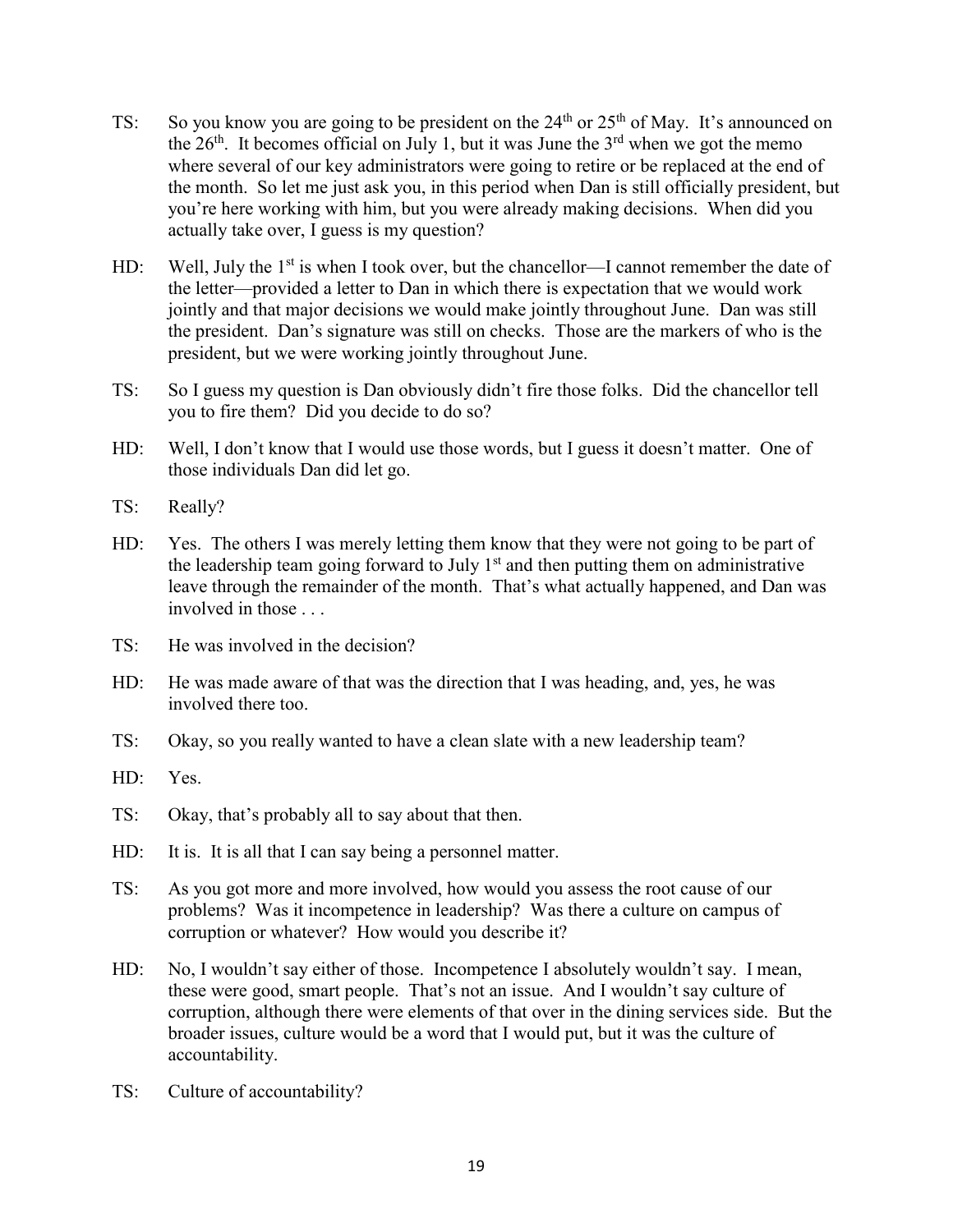HD: I think that one thing that I considered very quickly in June as I began meeting with individuals that were close to the key decision-making apparatuses in this institution was that there was not really a willingness for there to be bad news. There was not really a, "We are going to have a meeting about something that is clearly a problem, and we are going to wrestle it to the ground, and we are going to get it fixed. If it is a problem on Friday, we are going to get it fixed on Monday." I think that there was more of a culture of ignoring the bad news, and let's focus on the good news.

I have talked with a lot of people during the time I've been here, and very few people fall into the first group. I was looking at attitude toward accountability. The first group was somebody just wanting to make excuses or say, "I wasn't the problem. I wasn't the reason that that happened." Or, "It's just misunderstood. That was the only thing I could do." If it became about them, then that told me they didn't have a good, positive attitude toward accountability. What I needed was, it didn't matter whether you were directly involved or not, leadership came from, "Here forward, we are all going to be involved in fixing this." That idea of being able to roll up the sleeves, put on the thinking cap, come to the table, turn cabinet meetings into not Chamber of Commerce sunny day sort of events, but cabinet meetings are meant to deal with problems. Cabinet meetings are, "We'll walk out with smiles on our faces, but while we are in there, we are going to be taking apart the problem of the day, and we are going to agree on what needs to be fixed." So it's attitude toward accountability.

That obviously is pretty heavy criticism of folks. But I can say this. After my five or so months at the helm, I have not done much to get things fixed. It's been KSU people that have gotten things fixed. It's been KSU staff, faculty, and students even in some instances on the auxiliary side that have stepped forward and have done the work to get it fixed. One thing that I insisted upon in coming out here was that—and I had seen this in Tennessee and Oklahoma too—when there is a problem in a university, you all of a sudden draft help from a lot of the other universities to come in and get it fixed. Okay? That is a good short-term solution, but what happens when those people go back to their home institutions? That is a short-term fix but long-term cost. What I insisted upon was, "I know that there are great people at KSU. I just need to meet with them. I just need to get a sense about what can they do? Where is that elbow grease that they can bring to the table?" As I turned the page and finished up at the end of October, I was very confident that the things that had gotten fixed by KSU folks were going to remain fixed because it is not like we brought in outside people to do it.

- TS: Right. So you feel pretty comfortable with the institution now?
- HD: Very much so. I do. I do. I think that something especially with parents, with community members, with faculty, one of the things that was very important to me—and I had a sense that this was true, and this was something that Dan and I talked about although there were all these problems in the business operations side, were those problems over in the academic side of the house? That was the fear you had. Business operations problems can be done incorrectly in one quarter and fixed by the next quarter. Core academic problems take a decade for an institution that is in a downward spiral that is very hard to pull out of.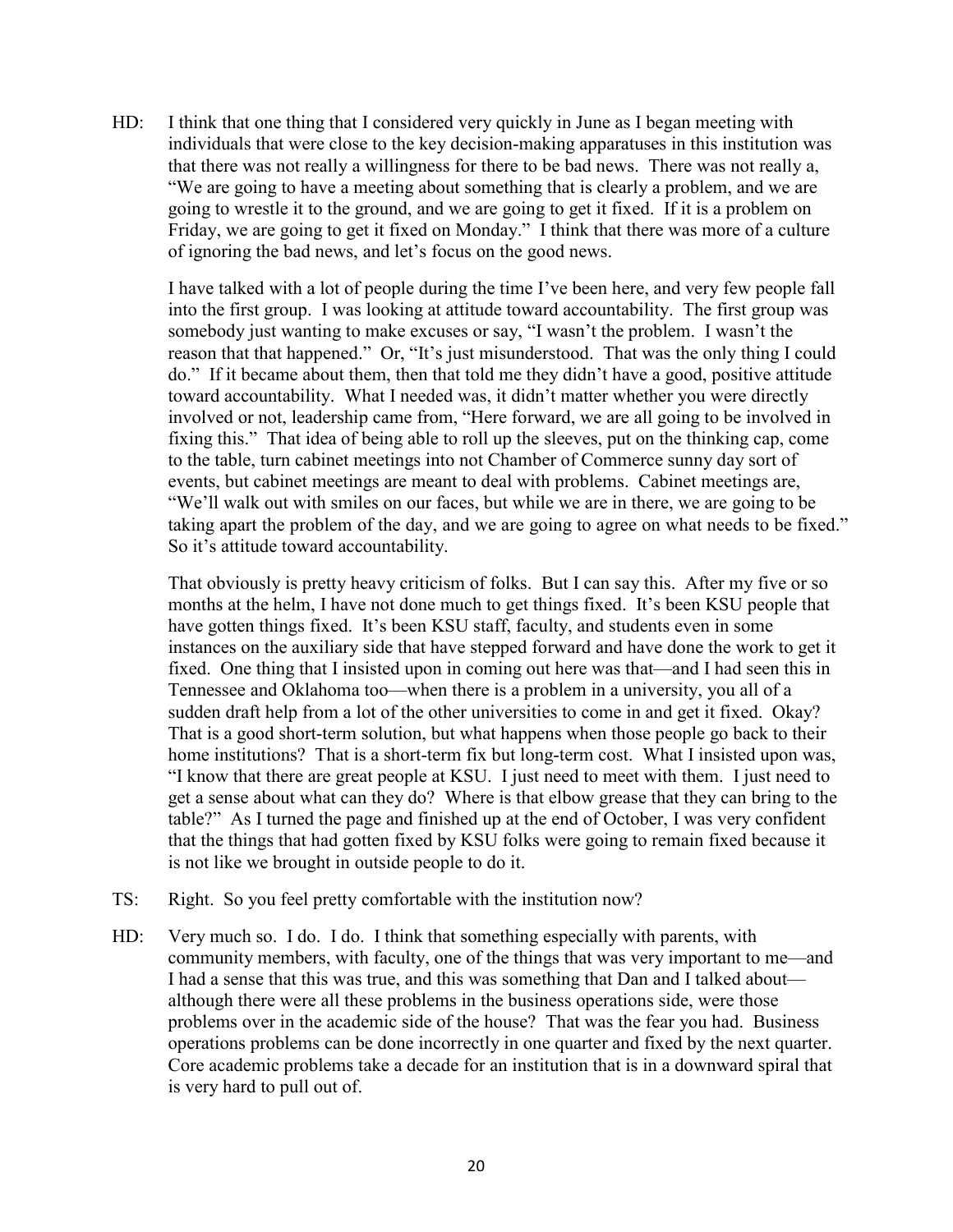- TS: Right.
- HD: It starts getting into your reputation. It gets into your ability to recruit and retain faculty. It absolutely gets into your ability to recruit students that have choices. Those are real problems. Our academic side of the house is in really good shape. We're talking from June 15-20 forward, I could very confidently go out and there were regular meetings to talk to folks that wanted to know, what was my sense after just a few days of where KSU was and would we pull out of this? I said, "Yes, because the academic side of the house is in great shape." I told folks this. One of the bad traits about higher education is we are so siloed. That's a bad characteristic because we have our silos.
- TS: Right.
- HD: For the problems that were occurring at KSU it was a blessing.
- TS: Get rid of the silos and ...
- HD: Yes, it almost created a [situation] where, "Oh, well, that's fairly isolated because it's a silo.
- TS: There is a lot on the public record about Gary Coltek and Randy Shelton. Did any unethical problems extend to any other people beyond them?
- HD: I can't speak to that in this setting.
- TS: I hadn't heard the names of anybody else mentioned.
- HD: No. I'll let the public record speak for itself, what's out there, especially knowing those are personnel matters. I wouldn't want to speak about anybody else over in those areas.
- TS: Okay. But they are all in a silo you are saying.
- HD: Look, I said this back in the summer, and I can very confidently say it now. What I found here at KSU was business operations and a culture of business operations that absolutely had to have changes made, had to move in the right direction. But they were all things that very quickly could get redressed. In some cases there were staff here that had no earthly idea that they weren't doing their job—a task or responsibility—correctly, and they said, "Well, I don't want to do it incorrectly. What do I need to do?" And we got them aligned maybe with somebody [who could tell them] how does that play out at Georgia State or how does that play out at Georgia Southern? And they said, "Yeah, we can do it that way." So again I go back to that is a great example of someone who has a good, positive attitude toward accountability.

I mean, they take pride in their work; they take pride in their university. They want to do the right thing. So that's why incompetence and corruption—you asked about those words. That to me is getting into the characters of these individuals. With the exception of some of the things in dining services, we're not talking about bad people at all. We're not talking about bad professionals. We're not talking about folks that didn't love their university. This is a big university; it's a comprehensive university; it's a university in a major media market; it's a university that not that long ago was a junior college. All right?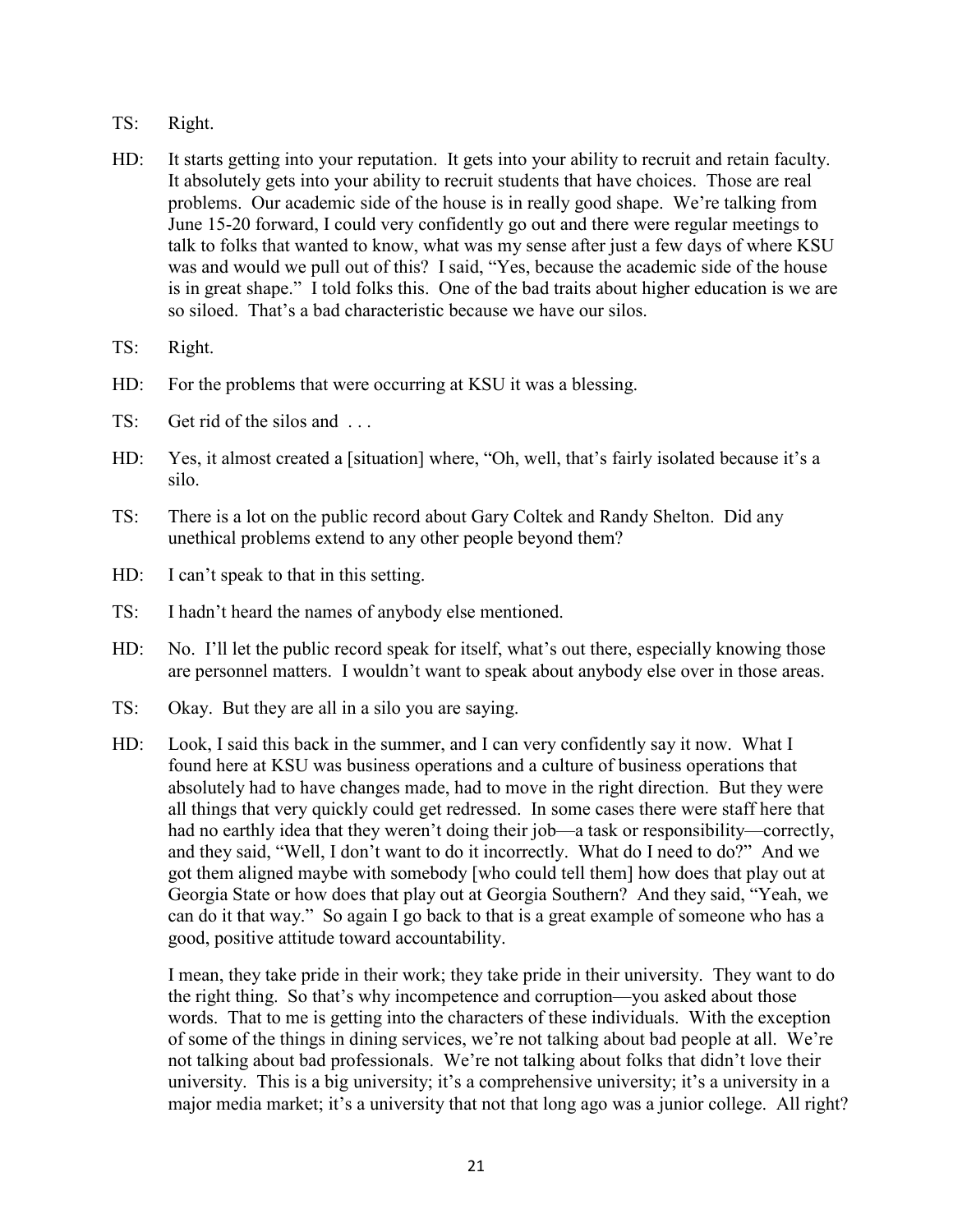The scope of our operations and the sophistication of our operations had to get to the level of that of a comprehensive university in a major metropolitan area.

- TS: Yes, just forty years ago [1976] the Board of Regents made the decision to make Kennesaw a four-year school.
- HD: If it is a junior college or a community college that you are running, it's not as complicated as if you are running a major research university, and we sit somewhere between those two things, actually more toward a major research university than toward a junior college. It's complicated. Your quality control mechanisms, your quality assurance mechanisms, things like your audit operations are at just a completely different level when you are the type of university that we want to be here. So this is some of the natural growth and development of the university.
- TS: Have you made any changes with regard to the relationship between the university and the KSU Foundation?
- HD: Yes. The bylaws have been changed to where the president is a voting member of the foundation and voting member of the executive committee of the foundation. You might think that those were things that were already in place. They were not. We have made it clear that the president is responsible for all of those cooperative organizations. You can't say, "I didn't know because I'm not responsible for it." It doesn't matter whether it is the KSU Foundation, the alumni association, the research foundation, or the athletic association, the president is responsible for those cooperative organizations, period. One thing that we are in the process of instituting—it's an element of what I've done in this transition period for President [Samuel S.] Olens—is continuing to make sure that these quality assurances are locked into place. Every two years every university in the state is supposed to be able to provide documentation that you are meeting the eight core elements of the Board of Regents policy on cooperative organizations. Some of that is to be able to prove that the president has executive control. The president is responsible for distribution of funds from that organization. The president is responsible for the impacts, issues. It's like anything else in life. You can say that you do it, but can you document it? So it's the documentation of those things.

We're getting a good base line in place where that report will really just be an update every two years. Things like that were not really being attended to. So I feel much better, but quite frankly—and I'll be glad to put this on the recording device—the foundation needs to continue—and I say continue because from the summer forward they have I think been more geared toward this—more focusing on their educational role, their support of the educational mission of the institution, and less on real estate. If anything, the criticism of the KSU Foundation over the last decade to fifteen years has been that you can almost step back, and if it didn't have Kennesaw State University attached to it, you wouldn't even know that it had an educational mission because their discussions, their proceedings, their minutes were those focused on real estate. They need to be focused on chairs. They need to be focused on merit- and need-based aid. They need to be focused on capital campaigns. They need to be focused on start-up funds. Those are the things that the other foundations in the state put their efforts toward just as much as they do real estate transactions.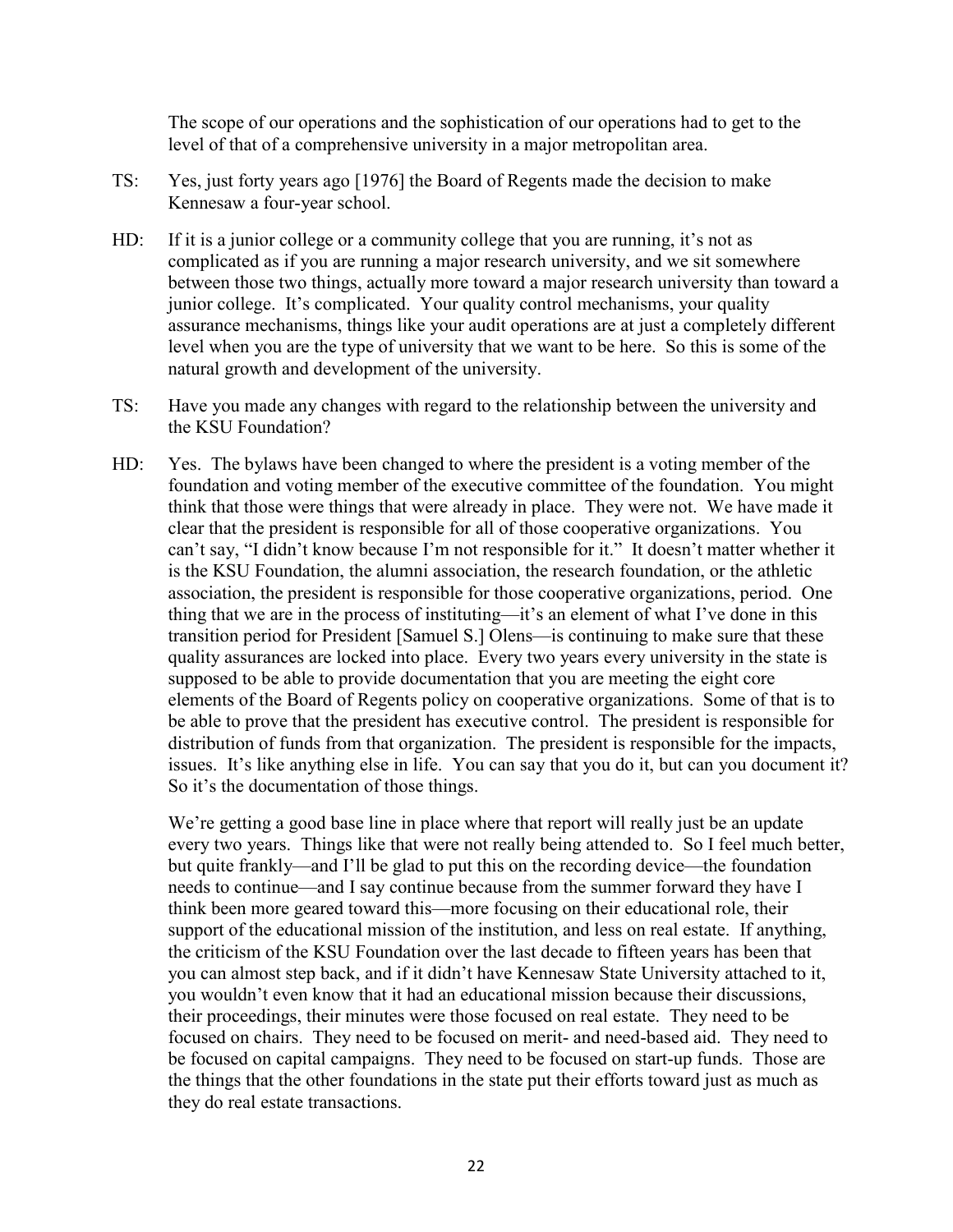- TS: Are we going to have another capital campaign soon?
- HD: Yes. Absolutely! I think there was a thought on May  $10<sup>th</sup>$  when Dan announced his retirement that, "There it goes. We're not going to keep moving toward a capital campaign." When I showed up here early on June  $3<sup>rd</sup>$  and started to work with Dan, I began immediately signaling that, "No, no, no, we're not stopping. We've got to keep this going." And I think that Dan was relieved for that, and the leadership of the foundation was relieved as well.
- TS: Great, great! Meal plans got a lot of publicity this summer—dealing away with the mandatory meal plans by 2017?
- HD: Yes. Another example of what was the university leadership thinking, there was zero defense of requiring all commuter students at KSU to purchase meal plans.
- TS: I've heard more complaints about that than anything else, I think.
- HD: It is again culture of accountability. That is putting the bottom line of dining and auxiliary services and business operations ahead of what's best for students. Does that make sense?
- TS: Yes.
- HD: When you step back, someone is a commuter student because they need to live in the area to be able to go to school. You can bet with most of those students that financial challenges have probably put them at the point where their family cannot afford to allow them to go away to school or can't afford for them to live on campus. So we're doubling down, and we're not charging \$427.00 or whatever it was again when they're having a hard enough time finishing out their bill at the start of the term. Here's the thing. We were charging the mandatory commuter bill plan, and if you couldn't pay it, your classes were purged. All right? So how is that student-centered? It's not. You probably picked up on from the beginning that my message was, "We are going to be student-centered in our decision-making. If this decision doesn't contribute to creating the quality educational experience that our students need, then we really need to take a step back." Another example, quietly, I don't know that anybody even noticed this. I just did it. All around the campus—especially near administrative portions of buildings—there were parking spaces that had \$300.00 fines for any students that parked in those.
- TS: Is that like a parking spot for a dean?
- HD: Yes, and over around Kennesaw Hall.
- TS: Three hundred dollar fines?
- HD: Yes, \$300.00 fine if you parked in those spots.
- TS: So do the deans still have their special places?
- HD: Well, now, they've got their parking spots, but the reason we put the fines down to \$50.00 is that's where Georgia State and Georgia Southern have that fine, and it's on a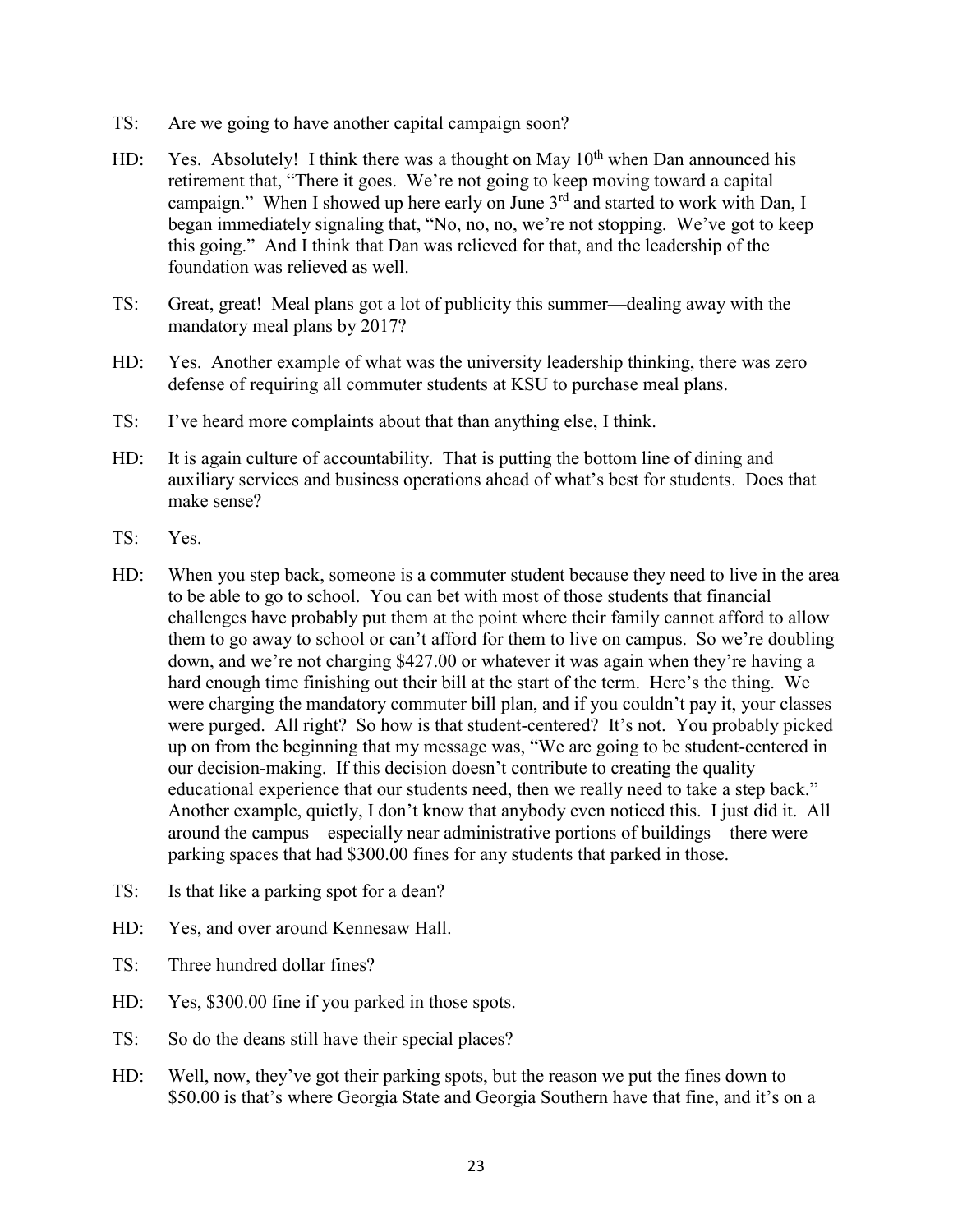second offense. The reason it was done [set at \$300.00] is because somebody looked around the country and found *a* university that had a \$300.00 fine and used that as their anchor instead of saying, "What do UGA and Tech do?" Tech's maximum fine is \$50.00. If you are a poor college student, \$50.00 might as well be \$500.00. So things like that, I'm not going to lie, they were just symptoms of the problem. I think we began taking those things apart, and we worked out to be able to eliminate that commuter meal plan after this year instead of the original plan for it to be phased out by 2022. So I'm proud of that.

- TS: You've talked a little already about the intellectual climate on the KSU campus or what you think about it. Is there anything that you want to add to that?
- HD: One thing I have thoroughly enjoyed about my time here is I had met a lot of faculty up here, and I knew most of the deans already, but I got a much deeper appreciation about the talent that's here. I got a much deeper appreciation of what it has taken to build out these departments and these schools and these colleges. I don't know. If I had not gotten the job at Arkansas and then going back to my chief academic officer role for some "x" period of time, [I would have taken back] a new found respect [for KSU]. When we moved Kennesaw State up into comprehensive university status back three years ago [August 2013] I can tell you there were other schools in the University System of Georgia that were angry about that.
- TS: They felt they should have been elevated too?
- HD: Well, they just didn't think KSU should.
- TS: Are you talking about the research universities or other comprehensive and state universities?
- HD: Both. There are examples of that from both.
- TS: There were certain institutions [in the 1970s] that didn't want us to ever become a fouryear school.
- HD: That's exactly right. So that happens. But at that point I felt like the programmatic mix, the level of master's and doctoral programs here merited it, and it was clear that KSU was heading toward it. If it couldn't claim that status [in 2013], it was right on the cusp of being able to do it. So when you go back to what I have learned in my five or so months here it is how right I was. This is a school that is not afraid of that future. There's some awkwardness too. You have got some faculty here that just want to be teaching faculty with no desire to do the research and scholarly expectations. I told Ken Harmon and I've told the deans it's not a zero-one sort of thing. There can be a hybrid for a decade while the university is continuing. You can have folks that are effectively flagged as research/scholarly for their teaching load assignment, and you have got others that [are in a teaching track].

Georgia Southern has gone through this. You've got some faculty at Georgia Southern that all they want to do is just teach, and they'll teach a four/four load every term if you'll just leave them alone to do the teaching. And then you've got some faculty at Georgia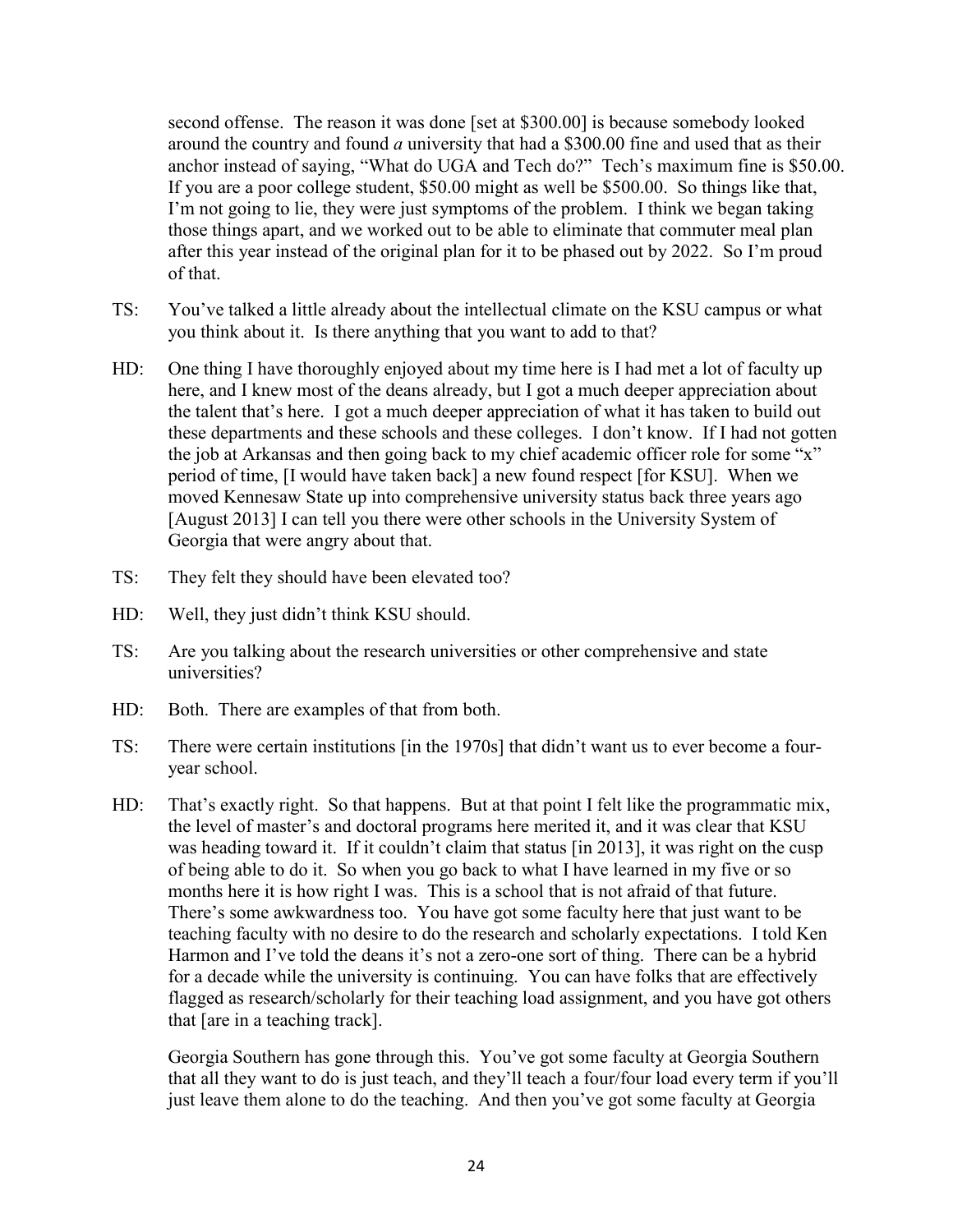Southern that absolutely would love to have a two/two with the [research] expectations because they've got thirty more years in the business. They want to build that portfolio. They want to have the opportunities to develop their centers of excellence or research centers. Why can't you allow both ways? So at KSU that's in place. That's probably not what you are looking for.

- TS: No, no, that's fine.
- HD: This is an even better school than I knew when I started July 1.
- TS: I think we've always been in that evolutionary phase.
- HD: Yes.
- TS: I guess the next thing is becoming a Research 1. I don't know.
- HD: Yes, maybe. Here's one thing I wouldn't say. I wouldn't bet on Kennesaw to not do it in twenty years. It's remarkable what we've done in what, fifty-three years now or something like that?
- TS: That's right. Kennesaw was chartered on October 9, 1963. The first classes were fifty years ago this fall.
- HD: Yes, that's right. If we fit this much growth and development—and it's not just numbers, but it's again scope and quality—in fifty-three years, what can we do in twenty more? It will be interesting. I'm going to be watching. One thing I hope is that Jenny and I remain honorary Owls for a while. We hope we can at least maintain that.
- TS: Absolutely! Well, what are you proudest of in your time in Georgia and particularly at Kennesaw?
- HD: Well, you know, actually, the time in Georgia as well as Kennesaw is to focus on educational purposes, focus on students, and focus on what really is going to support these students in the classroom. It's why I've been proud to be involved with consolidation, things as high profile as that, and then those things behind the scenes like the need-based scholarship and the Affordable Learning Georgia that maybe not as many people know about my involvement in that. Those things—quite frankly, every \$100.00 that you can save a student, you make a difference.
- TS: Absolutely.
- HD: You don't have to solve it over night, but if you are just committed to that a little bit at a time, you look up, and you might not have gotten back to 2003 levels of tuition and fees in current dollars, but who knows? Maybe you can set it back five years by finding some savings. So that, and then the other thing is that in Tennessee, Oklahoma, and Georgia I think that I've kept my streak up of being able to do what I need to do professionally and be proud of what I've done. One of the best lessons I ever got was one of my mentors at Memphis, a guy named [Donald K.] Don Carson, a former vice president of student affairs but so much more. He just meant the world to me. I got to have dinner with him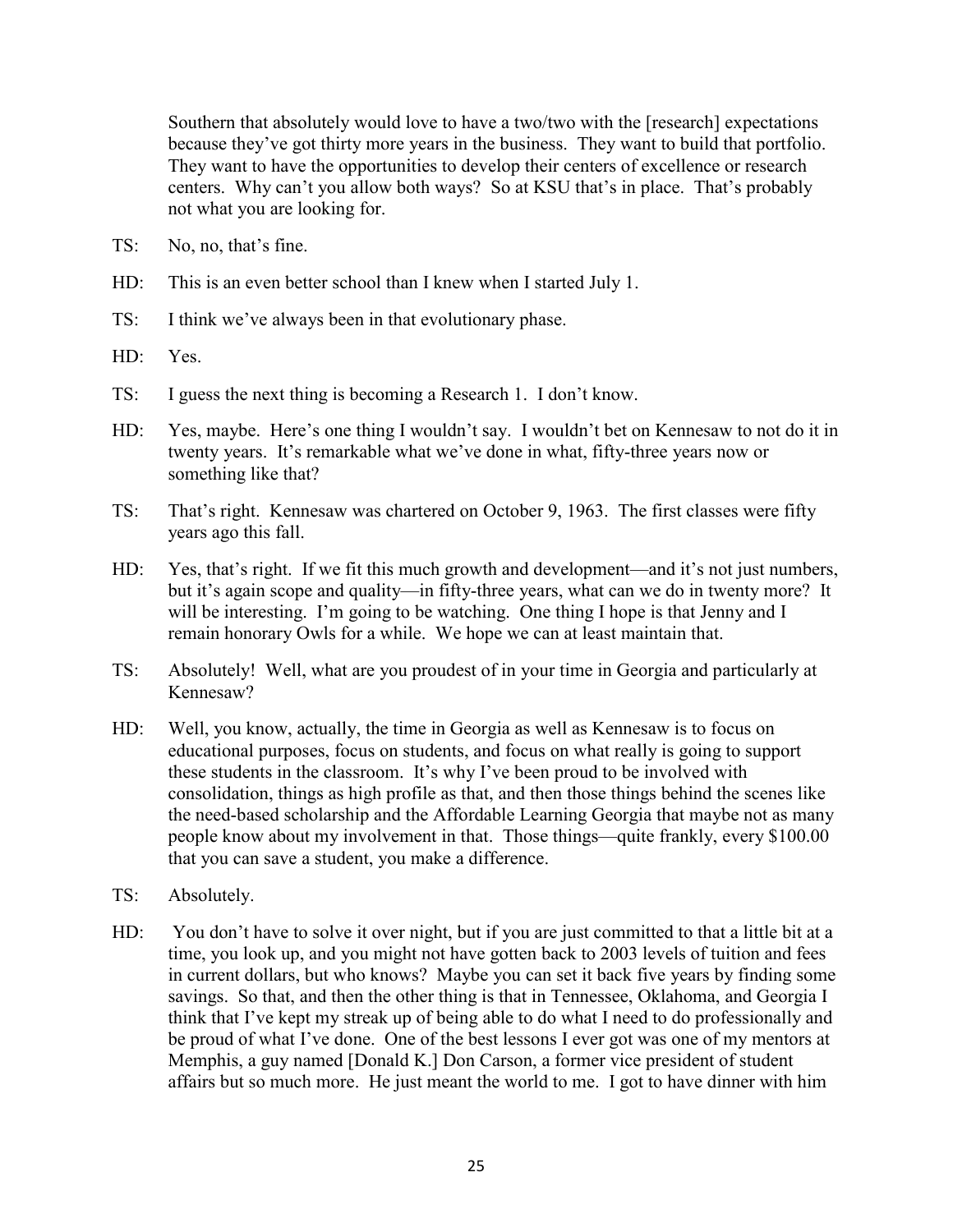in Memphis a few nights ago. He told me a few things of advice. Some of it is a little too salty for me to put on the recording device.

But one of the things he told me is, "Houston, if you will just conduct your business as a professional as if everything you're doing is going to be front page above the fold, you will have a stress-free professional life." I always appreciated that advice. Then you marry that up with I married a woman who, I think, if I were to go home today and tell Jenny, "You know, Jenny, I was put in a compromised position today at work. I was not going to do what I was asked to, and because I said I was not going to do that, they fired me," Jenny would say, "Okay, whatever!" She wouldn't care because she would have known that I had done the right thing. It's incredibly freeing to have that. So I am proud of my time in Georgia—and I certainly have gotten involved with some pretty political stuff here—to be able to conduct myself in a way that I could look myself in the eye in the mirror and feel good about it.

- TS: Well, it was announced just a few days ago this month that you are going to be the new president of the University of Central Arkansas. As far as I can tell, they seem to be a university pretty much like Kennesaw State in lots of ways.
- HD: They really are. They are in the Little Rock metro area there about the same distance from downtown Little Rock as we are from downtown Atlanta. They are the same sort of level of academic profile, same level of sports competition. There are lots of similarities. Not as big! But, goodness, who is as big as KSU? UCA is about 12,000 students, which to me is big enough to do some things, but still small enough to where it's personal, where again you can get to know the students. Jenny and I—if there is anything that getting back over here did for us—I mean, we walked through my resume—I never meant to leave Austin Peay, never did, never applied for the job at TBR [Tennessee Board of Regents]. After borrowing me a couple of times, they said, "Oh, yeah, you work here now." It was that sort of a transition.
- TS: Austin Peay was home, I guess.
- HD: It was. I didn't go to school there, but it was nice to be that close to home and friends and the like. But when I left I went to the Tennessee Board of Regents. Then when Oklahoma recruited me when they had their chief academic officer open up, and then when Georgia recruited me and that was a chance to get back to the Southeast, I never thought that I would look up, and it would have been a decade since I had been at Austin Peay. Jenny and I—I would say June 24<sup>th</sup>, and I remember that date because that was the "Star Spangled Spectacular" out on the Campus Green, that night we had such a great time getting to visit with the students that were there performing over at the bandstand, we had such a great time meeting a lot of alums that were there that night. That was three weeks roughly into me being over here working with Dan. I remember going home that night and Jenny saying, "You're getting the fever again aren't you?"

And I definitely will say after the July  $4<sup>th</sup>$  weekend, after some of my initial meetings with some of the deans, some of the students, and the like, I told Jenny, "You know what? I can tell. However long this lasts, I'm not going to be able to go back to the board." She said, "No, I know." We really at that point decided—we didn't know what in the world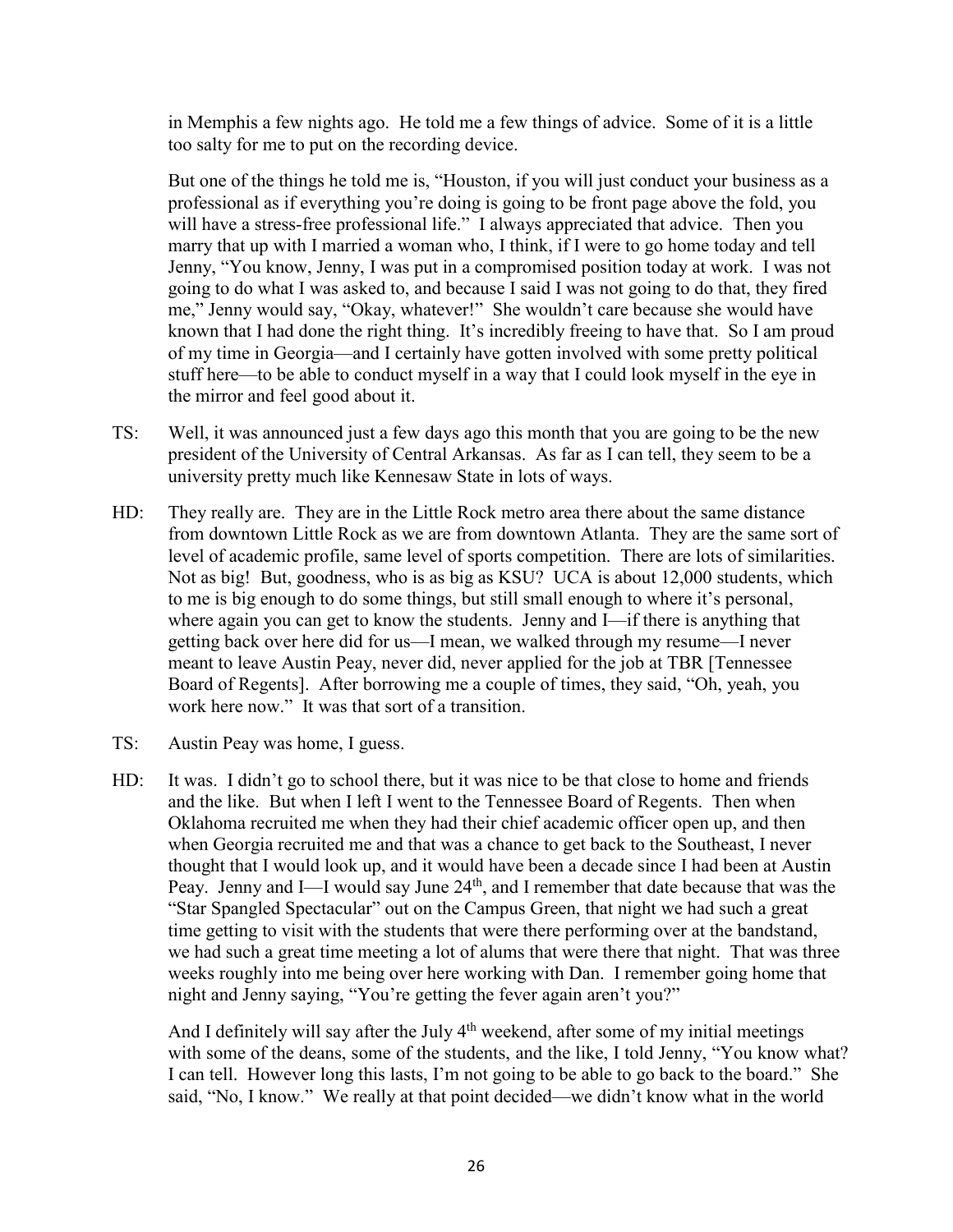was going to happen with this. We were about as surprised as everybody else where it turned. But when the University of Central Arkansas job came open, and I knew that I was free and clear November 1<sup>st—</sup>at first I told them, "I can't commit to being in the pool," because I may need to be here through the spring. We were talking about October  $10<sup>th</sup>$  or something that I was saying that.

- TS: If we did a national search?
- HD: Well, at that point there were plenty of rumors out there about Sam [Olens]. I said, "If I have to go to at least mid-spring or so at KSU, I don't need to be in the pool at UCA." As soon as I found out that Sam was going to start November  $1<sup>st</sup>$ , I called the search firm and said, "Look, I'm obviously available. What can we do to be considered?" So we're really excited about it. It is a great, great school, great community, Conway has the University of Central Arkansas, Hendrix College, which is a well-known liberal arts private school nationally, and then Central Baptist College, so you've got this town that has three colleges in it, and it is a really neat pocket of really intellectual, forwardthinking [people]. Conway is an up-and-coming town. They've got a lot of IT firms that have rooted there, being in the Little Rock metropolitan area. We feel really good about it.
- TS: I'm sure you will do a great job there.
- HD: We hope so.
- TS: And I really thank you for all your time this morning.
- HD: I'm glad to. Thank you for doing this. I think it is wonderful that we take the time to document things this way. I think it is great!
- TS: Thank you.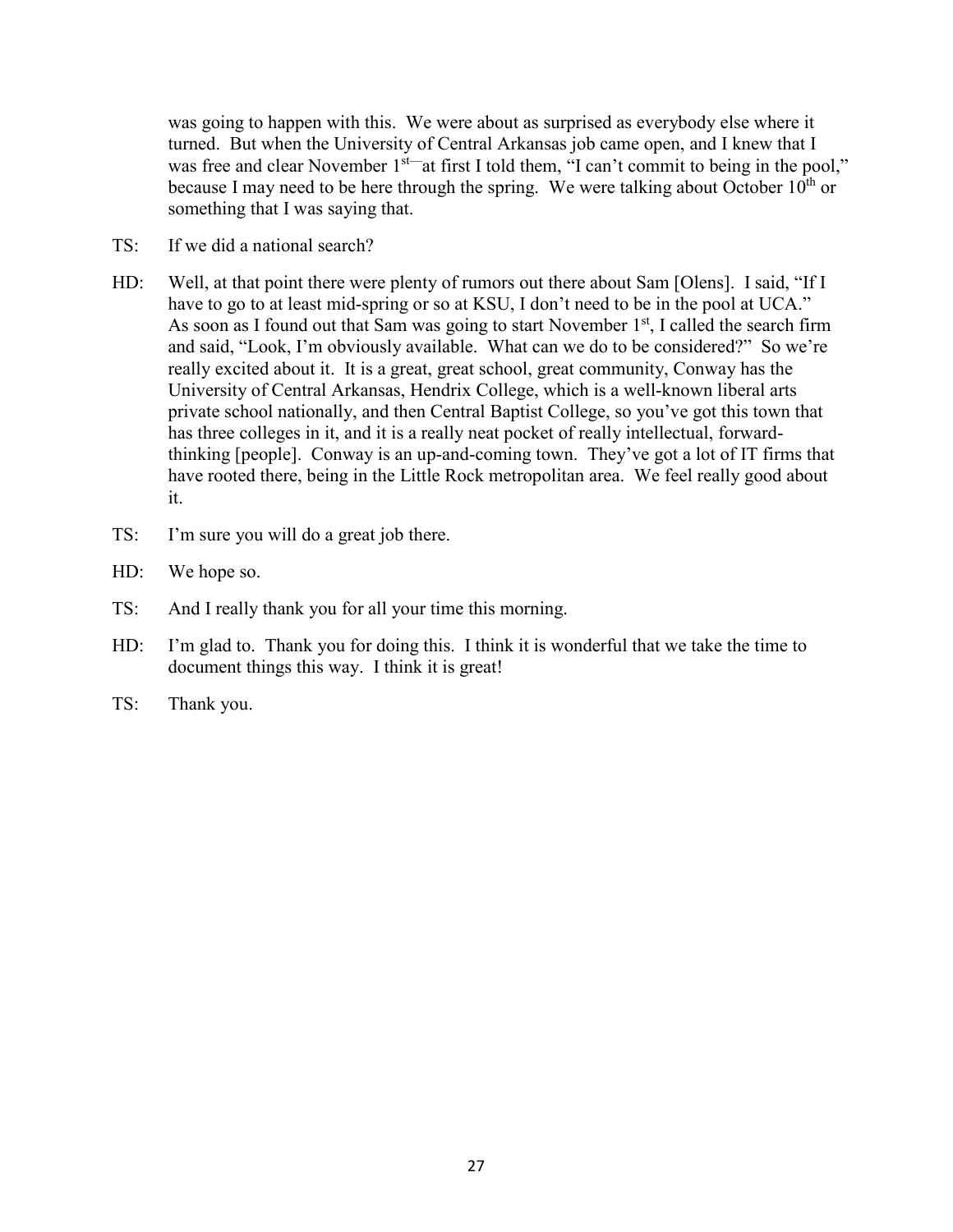## INDEX

Albany State University, 5 Austin Peay State University, 2-3, 26

Board of Regents, University System of Georgia, 2-6, 8-9, 12, 15-17, 22, 26 Consolidation of colleges and universities, 4-7, 9-12, 15-16 GALILEO, 8, 13-14 Affordable Learning Georgia, 13-14, 25

Carson, Donald K., 25-26 Central Baptist College, 27 Clarksville, Tennessee, 1 Conway, Arkansas, 27 Cooper, James W. (Jim), 9-10

Darton State College, 5 Davis, Houston D. Educational background, 1-2, 8-9 Dissertation, 8-9 Student Relations Counselor, University of Memphis, 1 Research Associate, Tennessee Higher Education Commission, 1 Manager of Educational Needs Index Project, 2 Associate Vice President for Academic Affairs, Austin Peay, 2 Associate Vice Chancellor, Tennessee Board of Regents, 2 Thoughts on strengths of Georgia's higher education governance system, 2-4, 8 Vice Chancellor for Academic Affairs, Oklahoma State Regents, 3, 8, 14, 25-27 Executive Vice Chancellor & Chief Academic Officer, University System of Ga. Reasons for coming to Georgia, 3-4 Why consolidation was easier under the Georgia governance system, 4 Involvement in planning consolidations, 4-6, 9-11, 25 Benefits to colleges of redirected funds from consolidations, 6-7 Reasons for secrecy in consolidation decisions, 11 Why the KSU-SPSU consolidation made sense, 11-12 Analysis of why higher education's proportion of state budgets has declined, 7-8 Concerns about the impact of tuition and fee increases on students, 8, 25 Thoughts on Chancellor Huckaby's legacy, 12-14 Role in creating Affordable Learning Georgia, 14, 25 Interim President of KSU First knowledge of and reflections on KSU's audit problems, 15-16 How the appointment as interim president came about, 16-17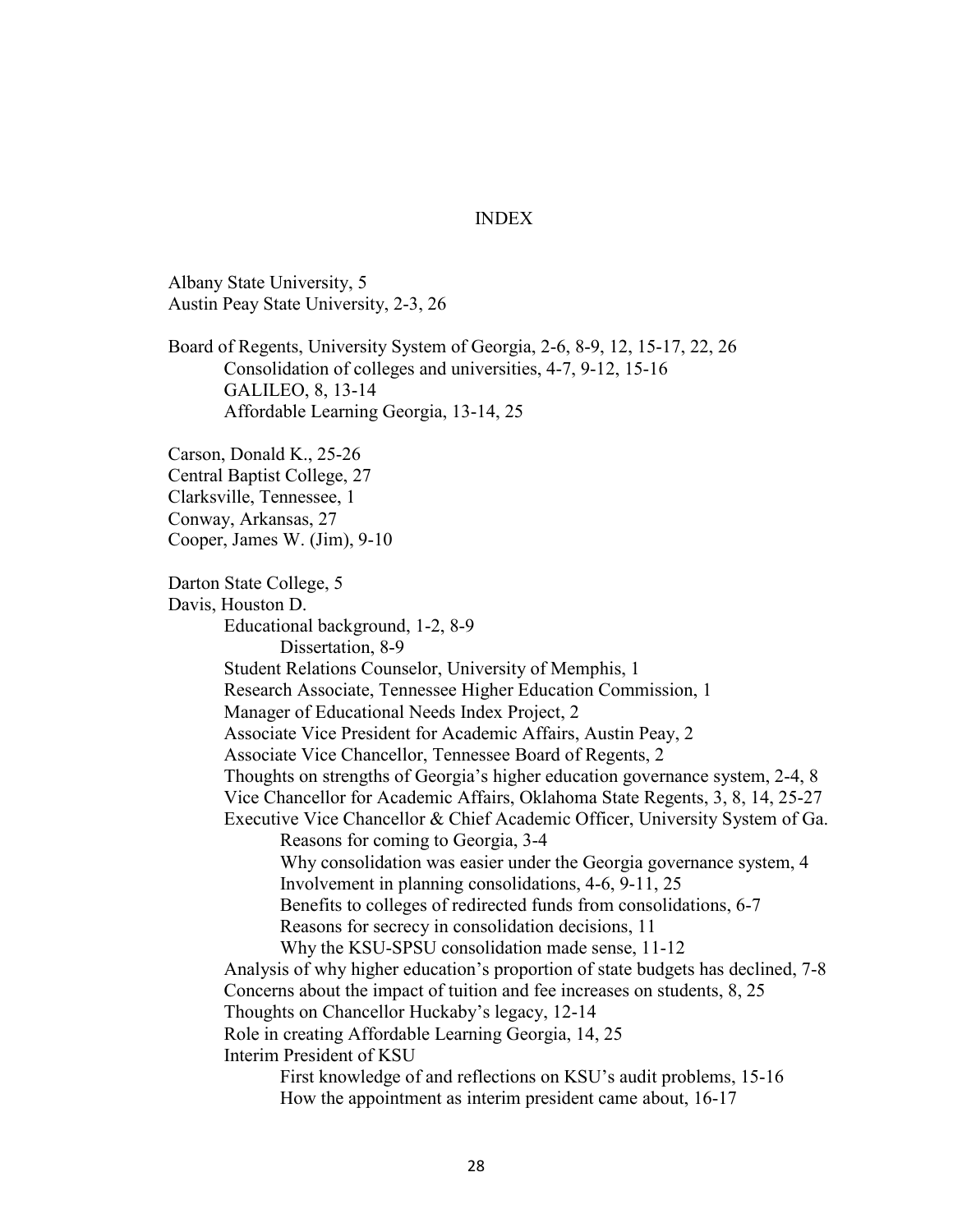Relationship with and thoughts on the legacy of President Papp, 16-18 How decisions were made in the June 2016 transition period, 19 Assessment of KSU's culture of accountability, 19-21, 23 Accomplishments during the interim presidency, 23 Student-centered decision-making, 23-24 Thoughts on KSU's intellectual climate, 24-25 Appointment as President of the University of Central Arkansas, 26-27 Davis, Jenny, 4, 16, 25-26 Deal, Nathan (Governor), 6 Fuchko, John M. III, 15 Georgia Southern University, 3, 18, 21, 23-25 Georgia State University, 21, 23 Georgia Tech, 2-3, 18, 24 Harmon, W. Ken, 5, 24 Hendrix College, 27 Huckaby, Henry M. (Hank), 4, 6, 8-9, 12-14, 19 Kennesaw State University Consolidation of KSU and Southern Polytechnic State University, 4-6, 9-12 Southern Polytechnic College of Engineering and Engineering Technology, 11 Department of Construction Management, 12 Master of Science in Engineering Management, 12 Coles College of Business, 12 Bachelor of Science in Cybersecurity, 12 Institute for Cybersecurity Workforce Development, 12 Dining audit problems, 15, 19 National and local reputation, 18 Culture of accountability, 19-21, 23 Lack of audit problems in academic programs, 20-21 Relationship between the university and the KSU Foundation, 22 Plans for capital campaign, 23 Commuter meal plans, 23-24 Parking fines, 23-24 Comprehensive university status, 24 Kindon, John W., 13 Little Rock, Arkansas, 26-27 National Educational Needs Index Project, 2 Oklahoma State Regents for Higher Education, 3, 8, 14, 17, 20, 25-27 Affordable Learning Oklahoma, 14 Olens, Samuel S., 22, 27